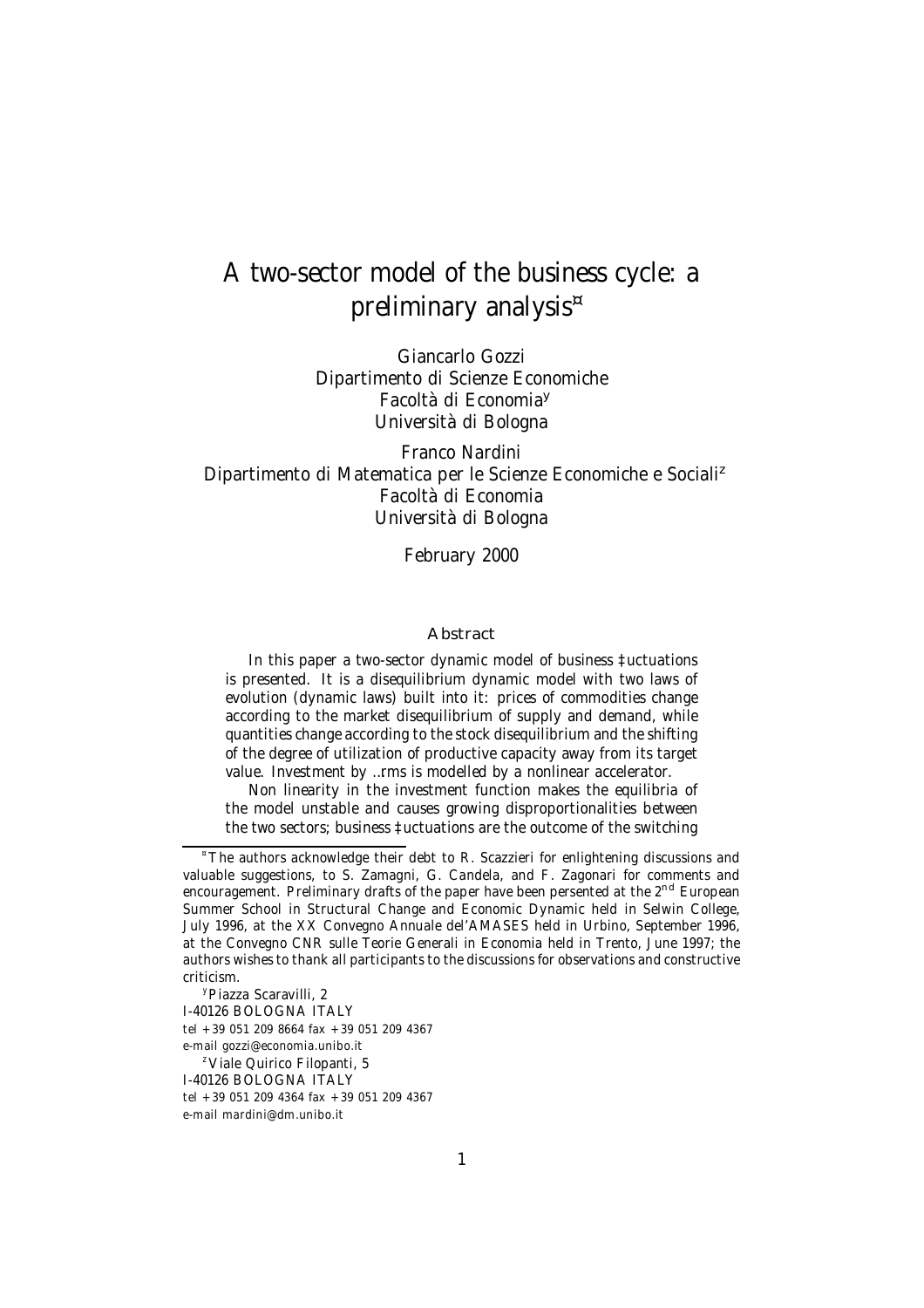of the system to a di¤erent regime that allows to reduce the existing disproportionality.

The di¤erent regimes into which the economy may be found are a situation of overheating and one of depression. A fundamental role in the switching of the economy is played by two crucial features of the capital good sector: its limited productive capacity and the time-lag required to increase it.

# 1 Introduction

In the following pages we present a two-sectors dynamic model with one sector producing the …xed capital good and the other one producing the consumption good. The model is framed in continuous time; we shall consider the case when adjustment of productive capacity takes time and is not instantaneous.

The aim of our model is to provide a mathematical formulation for the multisector theories of business ‡uctuations according to which the causes of periodical crises are to be searched in periods of overproduction, in the consumption goods sector especially; these are, in turn, due to the di¤erent lengths of the production processes in the di¤erent sectors of the economic system and to the disproportion among di¤erent sectors caused by these di¤erent lengths<sup>1</sup>.

### 1.1 Di¤erent markets for di¤erent goods

Since the working of each single market depends on the characteristics of the traded good<sup>2</sup>, the two sectors turn out to be asymmetric. Nowadays the typical end-products of the manufacturing industry are rather specialized and manufacturing and selling come in substance under the same control<sup>3</sup>; as a consequence "the selling department is able to set a selling price and make it e¤ective by holding stocks"<sup>4</sup>. Firms in the consumption goods sector, therefore, throw in inventories to …ll gaps between demand and supply and take their short run decisions to produce in order to approach stock equilibrium<sup>5</sup>. Following Hicks<sup>6</sup>, we assume that ...rms try to keep inventories near to a target value.

<sup>&</sup>lt;sup>1</sup> Earlier contributions include Aftalion (1913), (1927), Fanno (1931), Tugan Baranowskj (1913) and Hicks (1974) among the others. To our knowledge the only attempt to formalize such class of theories has been the simple, but interesting model of Delli Gatti Gallegati (1991).

 $2$  For a thorough discussion of this issue we refer to Hicks (1989), chapters 1 to 4.

 $3$ See Hicks (1989), chapter 3; for a discussion of the strategic rôle of pricing in highly concentrated industries we refer also to Judd and Petersen (1986).

<sup>4</sup>Hicks (1989), p. 24.

<sup>&</sup>lt;sup>5</sup>For the concept of stock equilibrium we refer the reader to Hicks (1965), ch. VIII, and Hicks (1974), ch. 1.

<sup>6</sup> See (1974), ch. 1.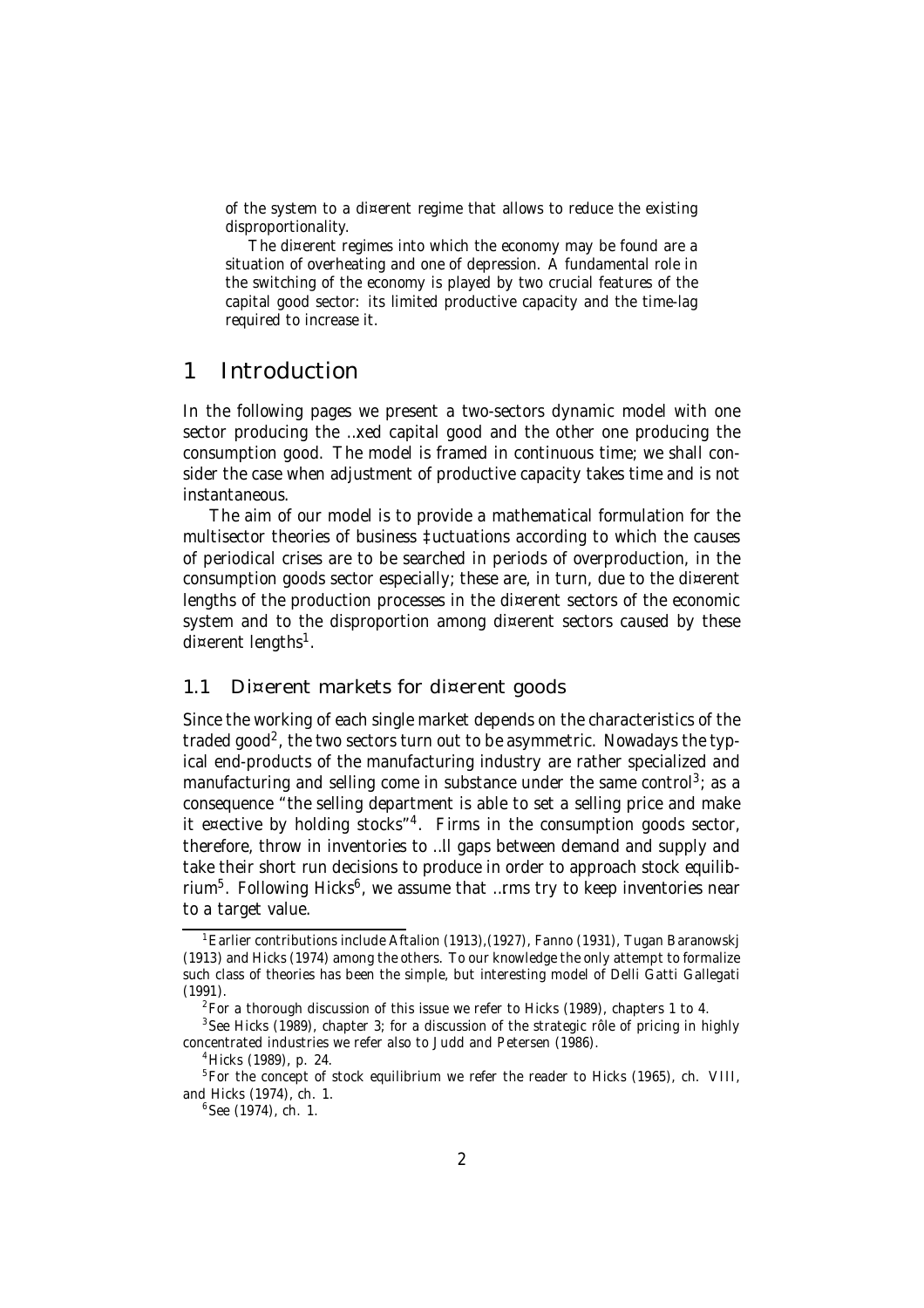On the other hand we assume that …rms in the capital goods sector produce only to order and hence take their short run decision to produce knowing demand. They do not hold inventories, therefore, and change prices to o¤set possible discrepancies between demand and their (maximum) productive capacity<sup>7</sup>.

### 1.2 Investment and speci…city of …xed capital

As far as investment is concerned, we assume that pro…ts are normally reinvested in the sector where they arose, except when pro…ts in one sector are so low that the remuneration of capital falls below its normal level<sup>8</sup>. Moreover, when a disequilibrium in the consumption goods market is signalled by an anomalous capacity utilization rate the investment is corrected by an accelerator<sup>9</sup>, while the capital goods sector may ration its supply when its productive capacity does not match the demand. In this sense the consumption goods sector may be formally treated, at least to a large extent, as a sector of a model of complete disequilibrium $^{10}$ .

It is clear that the capital goods sector plays a key rôle when either rationing occurs or the rate of remuneration of capital is di¤erent for the two sectors, whereas its development follows the development of the consumption goods sector along the equilibrium growth path $^{11}$ .

Even if only one capital goods sector is considered in the model, we assume that allocations are irreversible; once the allocation has been made, the capital goods become speci…c and can not be traded. This means, in particular, that capital goods can not be moved from one sector to the other<sup>12</sup>.

# 2 Assumptions of the model

In our model …rms within each sector are alike and this will allow us to make use of the representative …rm's concept.

Since one of our aims is to analyse the emergence of bottlenecks due to the length of the capital accumulation process, we are led to assume a …xed

 $7$ These assumptions presuppose that the rate of utilization of productive capacity is normally below its maximum value in both sectors. We refer to Duménil and Lévy (1991) for a discussion on this point.

 $8$ The concept of normal remuneration is made precise in formulae (9) and (14).

<sup>9</sup>The accelerator in a multisector model of business ‡uctuation has been introduced by Aftalion (1913), Fanno (1931) and Hicks (1974).

<sup>&</sup>lt;sup>10</sup> See, for instance, Duménil and Lévy (1991).

 $11$ The evolution of the system is thus fully endogenous. Our model allows for the description of exogenous evolution too, in particular of a technical progress which changes the coe¢cients of the input matrix, we hope to develop this issue in a future paper.

 $12$  The assumption of irreversible allocations has a long tradition in macroeconomic modelling; we refer for instance to Solow et al (1966) and Bliss (1968).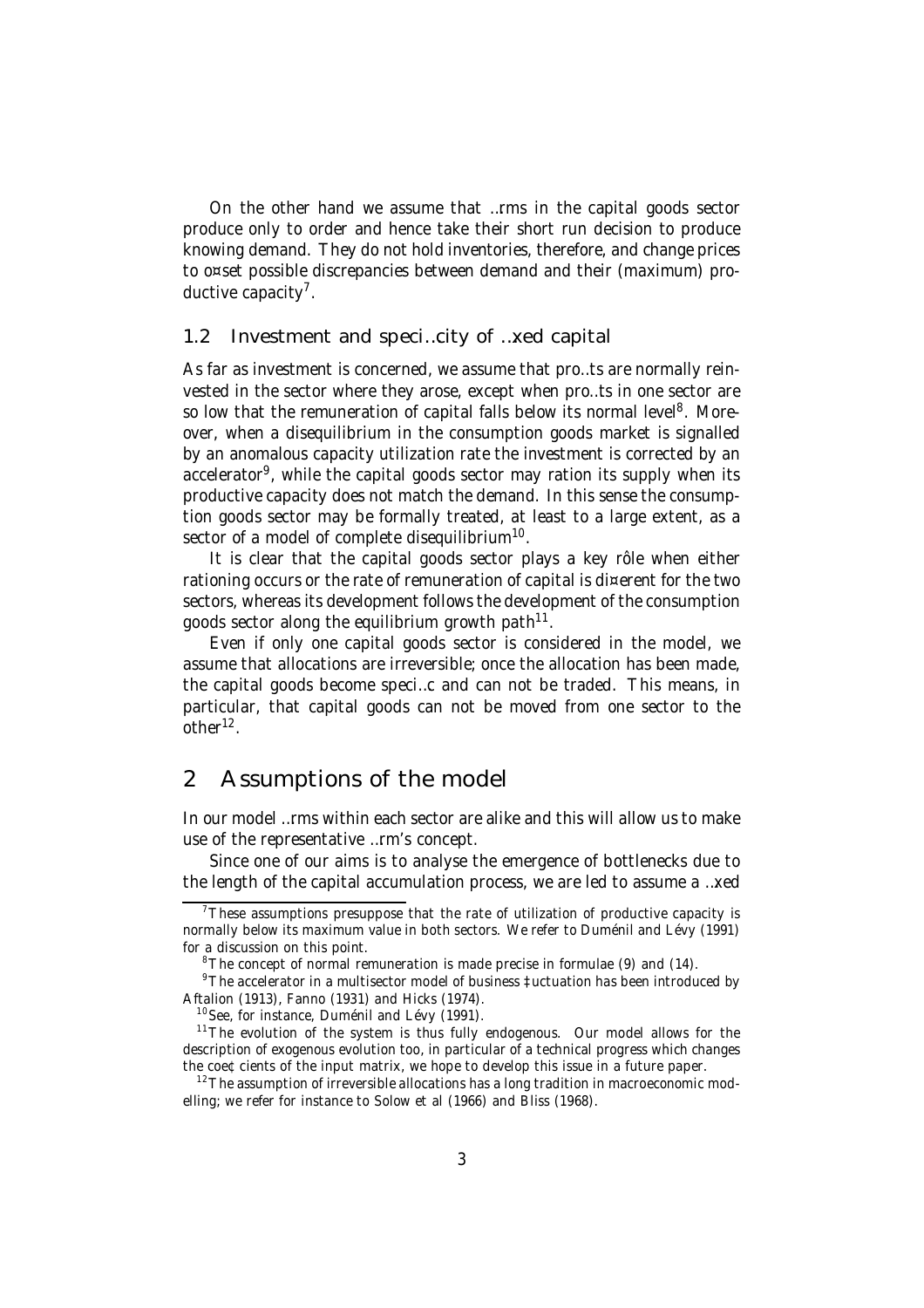coe¢cient rule: any concrete unit of capital has a given output capacity and requires a given complement of labour, i.e. there is no substitutability between labour and capital.

On the other hand labour is perfectly elastic and the real wage is constant througout the analysis.

Thus we assume that the total output  $Y_i$  of the *i*-th sector is given by a Leontief type production function with complementary inputs:

$$
Y_{i} = \min \frac{V_{2}}{b_{i} K_{i}}; \frac{b_{i}}{l_{i}} L_{i};
$$
 (1)

with  $L_i$  denoting the input of labour in the sector,  $b_i$  the productivity of capital and  $b_i = l_i$  the productivity of labour,  $i = 1, 2$ .

The stock of …xed capital of the  $i$ -th sector,  $K_i$ , depreciates at a constant rate  $\pm$  (the same in both sectors<sup>13</sup>); if I<sub>i</sub> denotes the gross investment in the i-th sector then the evolution of the stock of …xed capital engaged in production,  $K_i$  is given by:

$$
K_i = I_{i|i} \pm K_i:
$$
 (2)

Let w be the real wage and  $p_1$  the price of the consumption good; the income of the workers employed in the  $i$ -th sector,  $W_i$ , is therefore:

$$
W_i = wp_1L_i:
$$
 (3)

We assume no saving out of wages; therefore the whole income (3) will be spent on the consumption goods market.

#### 2.1 The consumption good sector

In the consumption good sector production can take place only if the condition

$$
Y_1p_1 \t W_1 > 0 \t\t (4)
$$

holds; this may be rewritten in the following form:

$$
b_{1 i} \t Wl_{1} > 0: \t\t (5)
$$

Condition (5) means that the real wage w is compatible with the productive technology employed in the …rst sector $^{14}$ . The evolution of inventories  $\mathsf{S}_1$  in the consumption good sector depends on the gap between total output  $Y_1$ and demand for consumption goods:

$$
S_1 = Y_1 \quad D_1: \tag{6}
$$

 $13$ The case of a sector dependent depreciation rate can be treated with minor changes.

 $14$  Condition (4) has to be regarded as a surplus condition and not as a pro...t condition.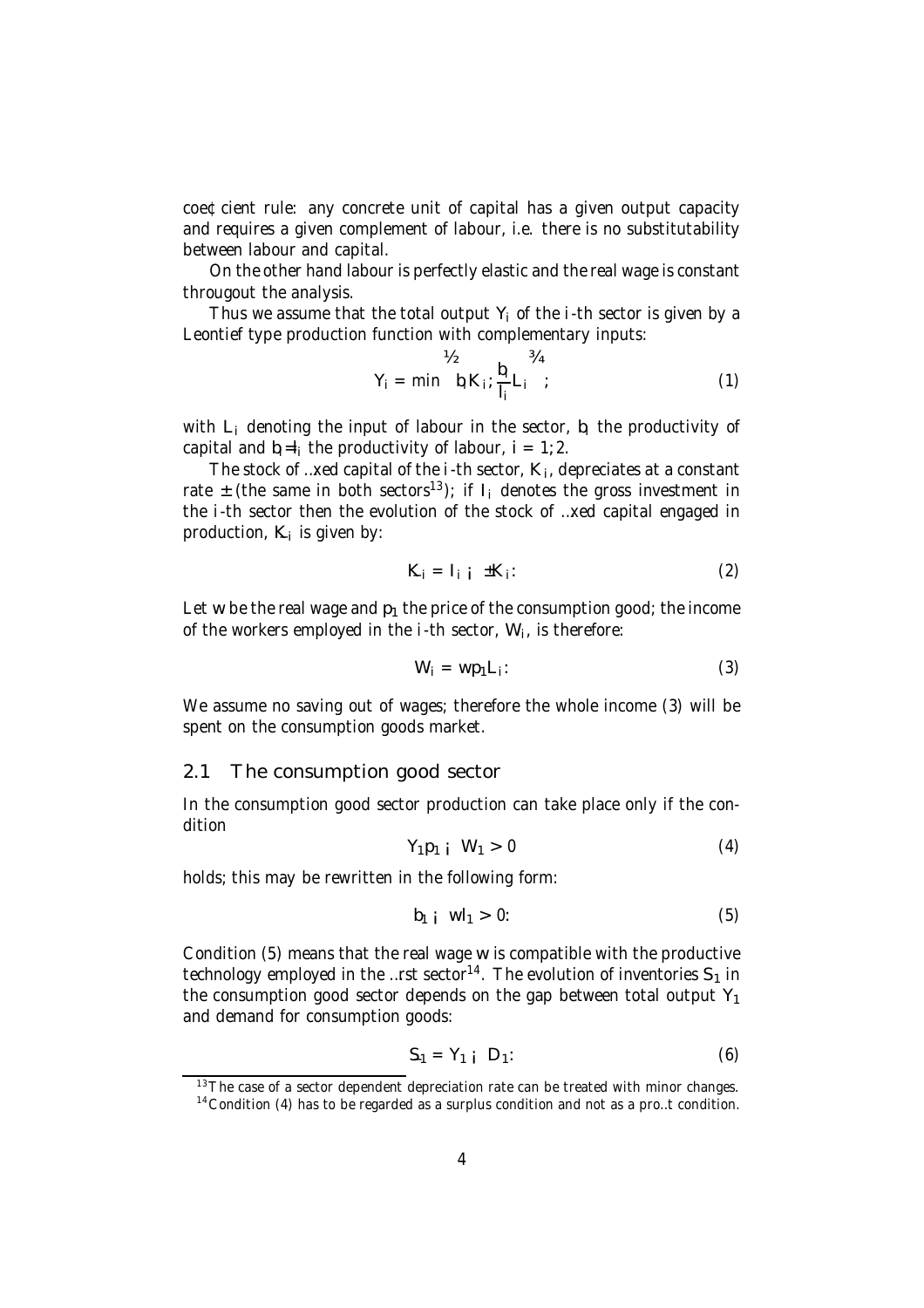Net pro…ts in the consumption good sector,  $\frac{1}{1}$ , are de…nded as the di¤erence between the value of total output,  $Y_1p_1$ , and the sum of the wages paid to the labour-force and the depreciation of ... xed capital,  $W_1 + \pm K_1 p_2$ :

$$
{}_{11}^{1} = Y_{1}p_{1} \quad (W_{1} + \pm K_{1}p_{2}) ; \tag{7}
$$

where  $p_2$  is the (unit) price of the ... xed capital good. Pro... ts are divided into two parts, one for consumption,  $\frac{1}{1}$   $\frac{c}{1}$ , and the remaining one for accumulation, |a; therefore

$$
|1| = |1| + |1|
$$
 (8)

Concerning the pro…ts allocated to consumption we assume that this part is proportional to the value of the stock of productive capital of the sector; therefore:

$$
\begin{array}{c}\n1 \ \, 0 \\
1 \ \, 1\n\end{array} = dK_1 p_2;\n\tag{9}
$$

where  $d > 0$  is the dividend.

Remark 1 We stress the point that accumulated pro...ts,  $\begin{bmatrix} a \\ 1 \end{bmatrix}$ , need not be positive. In this case …rms in the sector are not only unable to make (positive) net investment but also to replace depreciated …xed capital. Moreover, the surplus condition (5) does not guarantees enough output to pay the scheduled remuneration (9) of the …xed capital.

When this happens this remuneration in paid resorting to the inventories, whenever they are su¢cient<sup>15</sup>.

Let  $W_2$  be the total wages and  $\frac{1}{2}$  the distributed pro...ts of the capital good sector; the demand for consumption goods,  $D_1$ , is given by:

$$
D_1 = \frac{\frac{1}{1} \frac{c_1}{1} + \frac{1}{2} + W_1 + W_2}{p_1}
$$
 (10)

Total capital engaged in the production of consumption goods,  $C_1$ , is the sum of the value of …xed capital and the value of inventories:

$$
C_1 = K_1 p_2 + S_1 p_1: \t\t(11)
$$

Furthermore let  $u = Y_1 = (b_1 K_1)$  be the capacity utilization rate,  $s = S_1 = (b_1 K_1)$ the inventories ratio and  $\cdot = C_1 = K_1$  the unit capital engaged in the production of the consumption goods.

 $15$ The assumption that …xed productive capital is speci…c to the sector prevents capitalists to move it from a sector to the other even when the former looses its pro…tability. In this event the surplus condition (5) guarantees that going on producing diminishes losses.

The model covers the case of capitalists that are entrepreneurs in one of the two sectors or, more generally, capitalists and entrepreneurs in each sector belong to the same class; in this case the gross pro…t is distributed as remuneration and accumulated pro…t.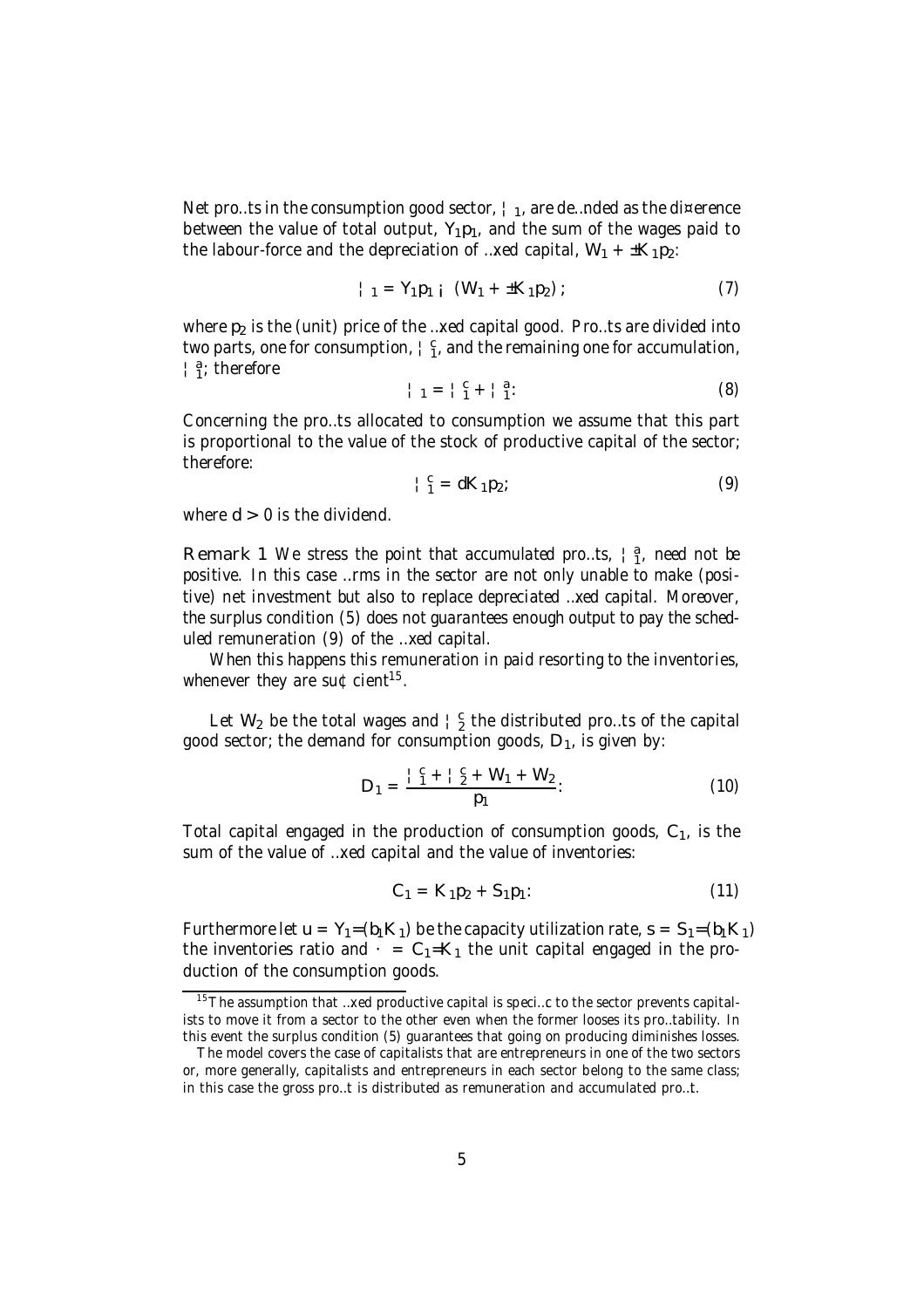#### 2.1.1 Output and price decisions in the consumption goods sector

Production and price decisions of …rms in the consumption goods sector are determined on the one side by the need to avoid that sudden jumps of the demand may cause unacceptable changes of prices of the goods<sup>16</sup> and on the other hand to avoid exhaustion as well as excessive accumulation of stocks, which are used as an alternative to price changes in order to o¤set disequilibria in the market for consumption goods. We assume therefore that, under normal conditions, …rms have a margin of unused productive capacity, i.e.  $0 < \mathbf{u} < 1$ , with  $\mathbf{u}$  representing the normal degree of capacity utilisation <sup>17</sup> and u the actual one.

In the same manner we assume that …rms have a target value for the inventory level, §. When the actual level of inventories, s, is below its normal value, §, ... rms realize that there is disequilibrium on the market for consumption goods and react either by increasing output or by increasing prices or both; a perfectly symmetric situation arises when the actual level of inventories s is above its normal value s. Firms choose, therefore, their behaviour according to the disequilibrium signals that they observe, i.e. market disequilibrium ( $\frac{4}{5}$  6 s) and disequilibrium in production ( $\frac{4}{5}$  e u).

As far as the decision to produce of …rms in the consumption goods sector is concerned we assume that:

$$
\underline{\mathsf{u}} = \mathsf{F} \left( \mathsf{u}; \mathsf{s} \right); \tag{12}
$$

where F 2 C<sup>1</sup> is a function<sup>18</sup> such that F (u, s) = 0,  $\mathscr{E}F = \mathscr{E}u < 0$ ,  $\mathscr{E}F = \mathscr{E}s < 0$ and with  $\lim_{u \to 0^+} F(u; s) = +1$  and  $\lim_{u \to 1^+} F(u; s) = +1$  for any  $s > 0$ . u! 0+<br>Equation (12) says that …rms in the consumption goods sector increase the utilization of their productive capacity if inventories and capacity are below their target (or normal) values and decrease it in the opposite case.

Concerning prices we suppose that  $p_1$  is adjusted by the …rms according to the level of inventories, i.e. to the disequilibrium observed on the market;

$$
\mathbf{p}_1 = \mathbf{p}_1 \mathbf{g}_1 \, (\mathbf{s}) \, ; \tag{13}
$$

where  $g_1 \nvert 2 \nvert C^1$  is a function such that  $g_1(\textbf{3}) = 0$ ,  $\text{dg}_1 = \text{ds} = g_1^0 < 0$  and with  $\lim_{s_1 \to 1} g_1(s) = i 1$  and  $\lim_{s_1 \to 1} sg_1(s) = +1^{19}$ .

<sup>s</sup>!0<sup>+</sup> In such a way we are able to study the problem of the dynamic behaviour of the economy far from the equilibrium position or, alternatively, when the normal or long-term equilibrium of the economy is (locally) unstable.

<sup>&</sup>lt;sup>16</sup> Since the price is a strategic characteristic of the good (see subsection 1.1 for further details) too sudden and wide changes may result unacceptable.

<sup>&</sup>lt;sup>17</sup> Obviuosly  $\overline{u}$   $\overline{A}$  1, a possible lower bound may be for instance 0:8.

<sup>&</sup>lt;sup>18</sup>This hypotheses on the behaviour of ...rms in the consumption good sector exclude that the maximum productive capacity  $b_1K_1$  can be ever reached; in this sector, therefore, we always have  $Y_1 = (b_1 = l_1) L_1$  (see (1)).

 $19$ This condition means that …rms decide strong price increase to prevent exhaustion of resources.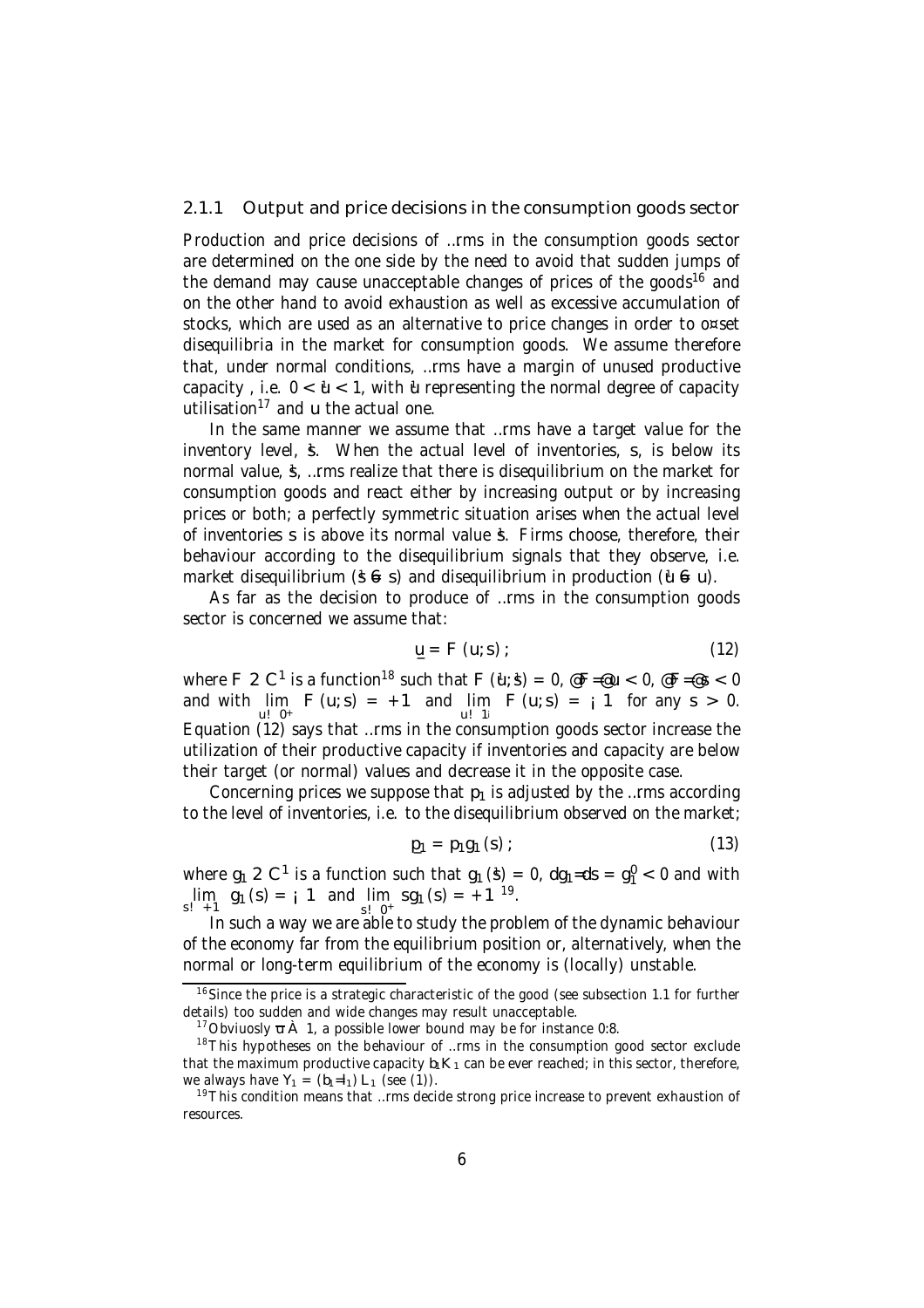### 2.2 The capital goods sector

The relations connecting total output,  $Y_2$ , employment,  $L_2$ , total wages,  $W_2$ , and pro...ts,  $\frac{1}{2}$ , of the capital goods sector are analogous to the corresponding ones in the consumption goods sector:

$$
\begin{array}{rcl}\n|_{2} & = & Y_{2}p_{2} \quad (W_{2} + \pm K_{2}p_{2})\n\end{array} \tag{14}
$$

$$
\begin{array}{cccc} |^{c} & = & dK_{2}p_{2} & (15) \end{array}
$$

with  $\frac{1}{2}$  denoting distributed pro...ts in the capital goods sector and  $\frac{1}{2}$  =  $\frac{1}{2}$  i  $\frac{1}{2}$  pro…ts saved and accumulated.

Since it is impossible to use inventories in order to pay dividends, distributed pro…ts in the capital goods sector can not exceed the net pro…ts of the sector:

$$
\frac{c}{2} = \min f dK_2 p_2; Y_2 p_2 \quad \text{(16)}
$$

We remark explicitly that the assumption of an equal dividend per unit of …xed capital d in both sectors should not lead to the erroneous conclusion that the rate of pro...t is the same in both sectors as well<sup>20</sup>.

In this case too we assume that the production of capital goods take place only if the surplus condition

$$
Y_2 p_2 \t{1} \tW_2 > 0 \t(17)
$$

holds (see(4));such a condition entails an upper bound for the relative price  $p = p_2 = p_1$ , i.e.

$$
p \cdot \frac{b_2}{wl_2}.
$$
 (18)

We can interpret this condition as an upper bound for the nominal wage rate  $wp_1$  that guarantees its compatibility with the technical production conditions and the price of the capital good.

#### 2.2.1 Production and price decisions in the capital goods sector

Firms in the capital goods sector have no reason to hold inventories, as we are assuming that they produce to order; therefore  $S_2 = 0$  and the supply of capital goods always coincides with total output  $Y_2$ . Production decisions are formalized in this way:

$$
Y_2 = \begin{cases} \n\mathbf{b}_2 & \text{if } D_2 \cdot b_2 k_2 \\ \n b_2 k_2 & \text{if } D_2 > b_2 k_2 \n\end{cases} \tag{19}
$$

where:

$$
D_2 = I_1^a + I_2 \tag{20}
$$

 $20$ The case of two di¤erent dividends in the two sectors can be treated along the same lines, with only minor changes.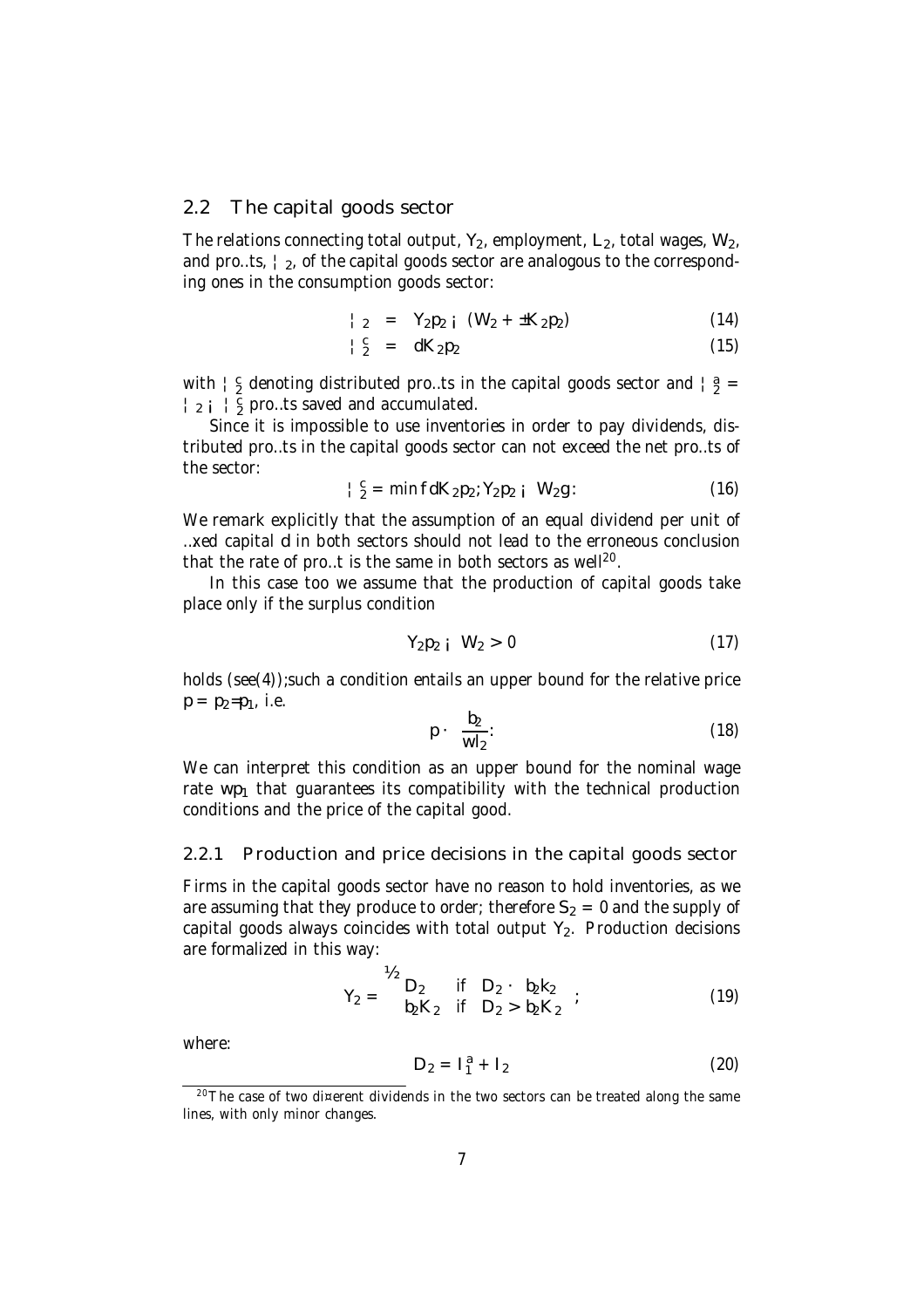is the demand for the capital good and with  $I_2$  that denotes gross investment in the capital goods sector. Production of the capital goods is equal to demand when demand (20) does not exceed the productive capacity of the sector. When demand of the capital goods exceed productive capacity we are in a situation of rationing; in this case we assume that it is the demand of capital goods coming from the consumption sector that remain partly unfull…lled and therefore ex-post investment in the consumption goods sector is given by  $I_1 = b_2K_2$  ;  $I_2$ .

Thus the di¤erent nature of the produced goods and the resulting different structure of their market $^{21}$  determine quite di¤erent criteria for the decision maker. This is true not only for output decisions, but also for price decisions. In particular there is no point for a …rm in the capital goods sector to have a margin of unused productive capacity, because it knows demand and has no problem with stock equilibrium.

In view of this we assume that …rms in the capital goods sector set the price  $p_2$  according to a Walrasian adjustment mechanism:

$$
p_2 = p_2 g_2 \frac{\mu_{D_2 + Y_2}}{Y_2};
$$
 (21)

where  $g_2 \n\geq C^1$  is a function that satis…es  $g_2(0) = 0$ ,  $g_2^0 > 0$  and  $\lim_{s_1 \to 1}$  $q_2 (s) = +1$ .

Remark 2 We explicitly notice that the normalization in equation (21) is the same used in the de...nition of u and s, since  $Y_2 = b_2K_2$  whenever  $D_2 >$  $Y_2$ .

### 2.3 Investment decisions

Investment decisions of the …rms play a fundamental rôle in the dynamic evolution of the economy. Two aspects must be taken into account:

- 1. the …nancing of investment, i.e. the allocation of capital (a sum of purchasing power) to the …rms by the capitalists; this …nance is the sum of the capital set free by the production process,  $\pm K_i$  (i = 1;2), and of the pro…ts accumulated;
- 2. the actual use by the …rms of the sum so determined.

Point 1 requires the speci…cation of a mechanism according to which capitalists allocate their purchasing power to …rms. In our model we assume that capitalists do not know the rate of pro…t of the di¤erent sectors; they only know the rate at which investments are remunerated<sup>22</sup>. We further

 $21$ We refer the reader to Hicks (1989).

 $22$ This assumption must be modi...ed if we are assuming that some entrepreneurs are also capitalists (see remark (1) and the relative note).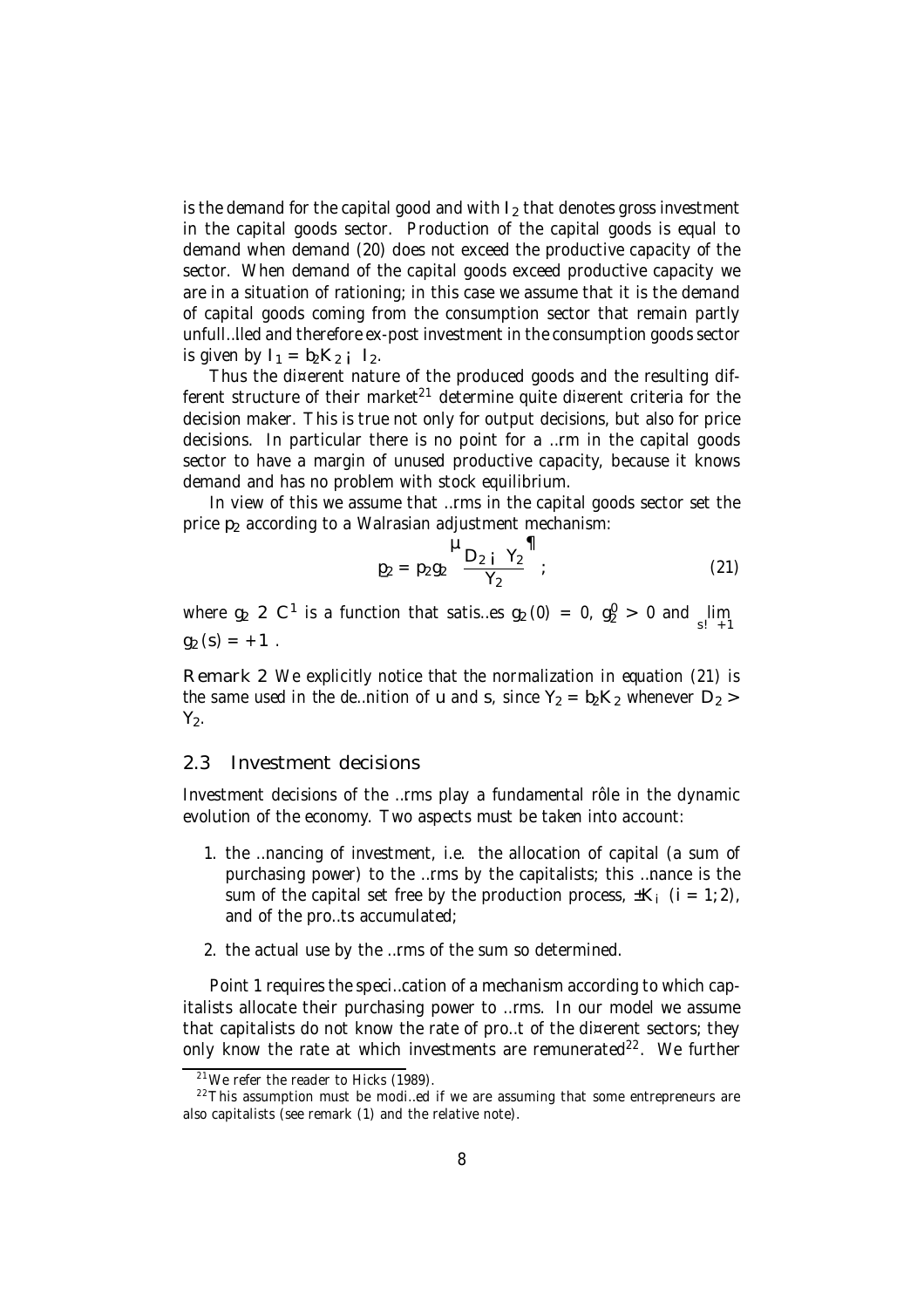assume that the rate at which investment is remunerated is the same for both sectors, at least as long as resources of the sector are enough. Therefore pro…ts not spent on consumption are generally reinvested in the sector where they originated $^{23}$ . However, when the pro…tability of a sector declines, pro…ts may become insu¢cient to ensure the target remuneration; in this case investment moves towards the other sector. The level of investment that …rms may realize by using the purchasing power obtained from the capitalists is, therefore:

$$
V_2 = \max_{i} \pm K_i + \frac{1}{i} \frac{3}{i} = \max_{i} \pm K_i + \frac{1}{i} \frac{3}{i} = 0
$$
 (22)

with  $\cdot_1 = \cdot_2 = p_2 + p_1b_1$  representing the (money) capital required to increase productive capacity by one unit in the consumption goods sector and  $\cdot$  <sub>2</sub> = p<sub>2</sub> representing the money capital required by an additional unit of productive capacity in the capital goods sector $24$ .

It must be pointed out that the structure of the economy in terms of the ratio between productive capacity of the consumption goods sector and capital goods sector is bound to change when the price system does not ensure a uniform rate of pro…t across sectors, even if pro…ts are normally reinvested within the sector<sup>25</sup>.

As far as investment in the capital goods sector is concerned, we assume that the net investment equals accumulated pro…t:

$$
V_2 = \max \pm K_2 + \frac{12}{12}; 0
$$
 (23)

The level of investment in the consumption goods sector, as determined by (22), is corrected by the …rms by taking into account market's disequilibrium. The desired gross investment in the ...rst sector,  $I_1^a$ , equals, therefore, accumulated pro...ts under normal conditions, is accelerated<sup>26</sup> when utilization of capacity exceeds its normal value,  $u > u$ , and is decelerated in the

In this case they obviously know the rate of pro…t of their sector, but they can observe only the rate of remuneration in the other sector. If the latter does not exceed the former these capitalists will reinvest their pro…t in their sector.

<sup>&</sup>lt;sup>23</sup> It is well known that internal ...nance has been the dominant source of ...nance historically as well as during the post-World war II era. Cfr. Judd and Petersen (1986).

 $24$ The reader should remember that the capital goods sector doesn't accumulate inventories; cfr. equation (19).

<sup>&</sup>lt;sup>25</sup>We may term this case the self ...nancing case.

 $26$ On can ask why we have not introduced an accelerator like (24) in the capital goods sector too. The reason is that, owing to the assumption of a two-sectors economy the accelerator in the …rst sector necessarily acts as a "decelerator" in the second one; besides the increase of the formal di¢culty, the introduction of a second accelerator would not change the instability result of the normal equilibrium points, but it would rather increase such instability.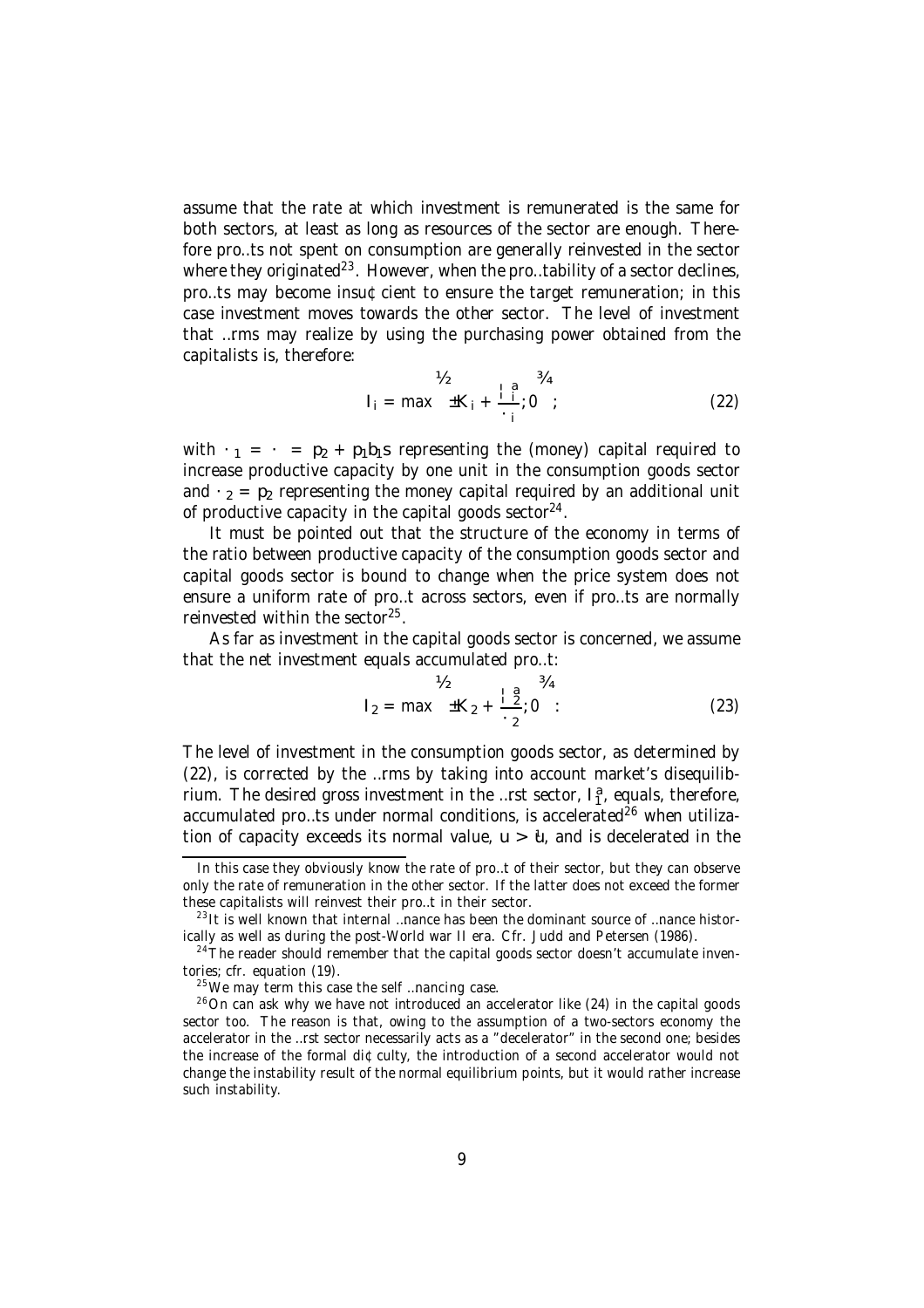opposite situation,  $u < \theta$ . In formal terms:

$$
V_2 \mu \qquad \qquad \frac{V_2}{1} = \max \qquad \pm K_1 + \frac{1}{1} \qquad \qquad \frac{1}{2} \qquad \qquad \frac{1}{2} \qquad \qquad \frac{1}{2} \qquad \qquad \frac{1}{2} \qquad \qquad \frac{1}{2} \qquad \qquad \frac{1}{2} \qquad \qquad \frac{1}{2} \qquad \qquad \frac{1}{2} \qquad \qquad \frac{1}{2} \qquad \qquad \frac{1}{2} \qquad \qquad \frac{1}{2} \qquad \qquad \frac{1}{2} \qquad \qquad \frac{1}{2} \qquad \qquad \frac{1}{2} \qquad \qquad \frac{1}{2} \qquad \qquad \frac{1}{2} \qquad \qquad \frac{1}{2} \qquad \qquad \frac{1}{2} \qquad \qquad \frac{1}{2} \qquad \qquad \frac{1}{2} \qquad \qquad \frac{1}{2} \qquad \qquad \frac{1}{2} \qquad \qquad \frac{1}{2} \qquad \qquad \frac{1}{2} \qquad \qquad \frac{1}{2} \qquad \qquad \frac{1}{2} \qquad \qquad \frac{1}{2} \qquad \qquad \frac{1}{2} \qquad \qquad \frac{1}{2} \qquad \qquad \frac{1}{2} \qquad \qquad \frac{1}{2} \qquad \qquad \frac{1}{2} \qquad \qquad \frac{1}{2} \qquad \qquad \frac{1}{2} \qquad \qquad \frac{1}{2} \qquad \qquad \frac{1}{2} \qquad \qquad \frac{1}{2} \qquad \qquad \frac{1}{2} \qquad \qquad \frac{1}{2} \qquad \qquad \frac{1}{2} \qquad \qquad \frac{1}{2} \qquad \qquad \frac{1}{2} \qquad \qquad \frac{1}{2} \qquad \qquad \frac{1}{2} \qquad \qquad \frac{1}{2} \qquad \qquad \frac{1}{2} \qquad \qquad \frac{1}{2} \qquad \qquad \frac{1}{2} \qquad \qquad \frac{1}{2} \qquad \qquad \frac{1}{2} \qquad \qquad \frac{1}{2} \qquad \qquad \frac{1}{2} \qquad \qquad \frac{1}{2} \qquad \qquad \frac{1}{2} \qquad \qquad \frac{1}{2} \qquad \q
$$

where h 2 C<sup>1</sup> is a function such that:

$$
h(u) \quad \begin{array}{c} \frac{1}{2} > 1 & \text{if} \quad u > u \\ < 1 & \text{if} \quad u < u \\ < 1 & \text{if} \quad u < u \end{array} :
$$

Equation (24) de…nes ex-ante gross investment in the consumption goods sector since the supply of capital goods may be insu¢cient to cope with demand<sup>27</sup>.

### 2.4 Relative variables and compatibility conditions

The general price level and the …xed capital stocks in both sectors depend only on the initial conditions; it is therefore possible to express all relations introduced in sections 2.1.1 and 2.2.1 by means of the rate of capacity utilization u, the ratio of inventories s, the relative price p and the ratio of ...xed capital stocks<sup>28</sup> z =  $K_2$ = $K_1$ . We can normalize prices in such a way that we have  $p = p_1$  and  $p_2 = 1$ . The model we consider in this paper is therefore well suited to deal with the aspect of the stability analysis related to proportions, following Duménil and Lévy's de...nition<sup>29</sup>.

We want at this point give formal conditions which determine the transition from one regime to another: for instance when rationing of capital goods occurs or when the pro…tability of one of the two sectors is so low that investment in that sector is no longer convenient. Let us consider the consumption goods sector …rst; we set:

$$
= \frac{1}{2} \frac{H}{1} \frac{wl_1}{b_1} \frac{m}{p}
$$
 (25)

$$
\mathbf{E} = \pm \mathbf{i} \frac{\mathbf{d} + \pm}{\mathbf{d} - \mathbf{d}}
$$
 (26)

 $^{27}$  $\pm$ K<sub>1</sub> +  $^{1}$  $^{a}$ <sub>7</sub> = is the normal investment, i.e. investment which takes place under normal conditions. For a discussion of this concept we refer to Hicks (1974).

 $28$ z represents the distribution of productive capacity among the two sectors.

 $29$ The problem of stability of the capitalist economy must be dealt with, according to Duménil and Lévy (see, for example, Duménil and Lévy (1993)) , from two points ov view, stability in proportions and stability in dimension. The problem of stability in proportions refers to the relative variables that characterizes the equilibrium of the economy, i.e. relative prices of commodities and relative quantities (or the structure of sectoral productive capacity); this type of analysis generalizes the classical (and marxian) analysis of the formation of production prices (and the corresponding production levels) as a result of the working of competition within the economy. The problem of stability in dimensions deals with business ‡uctuations and crises, i.e. with the behaviour of the economy when far from equilibrium. A necessary (albeit not su¢cient) condition for analyzing the aspect of stability in dimensions is the explicit consideration of monetary relations, above all the problems related to the creation of money.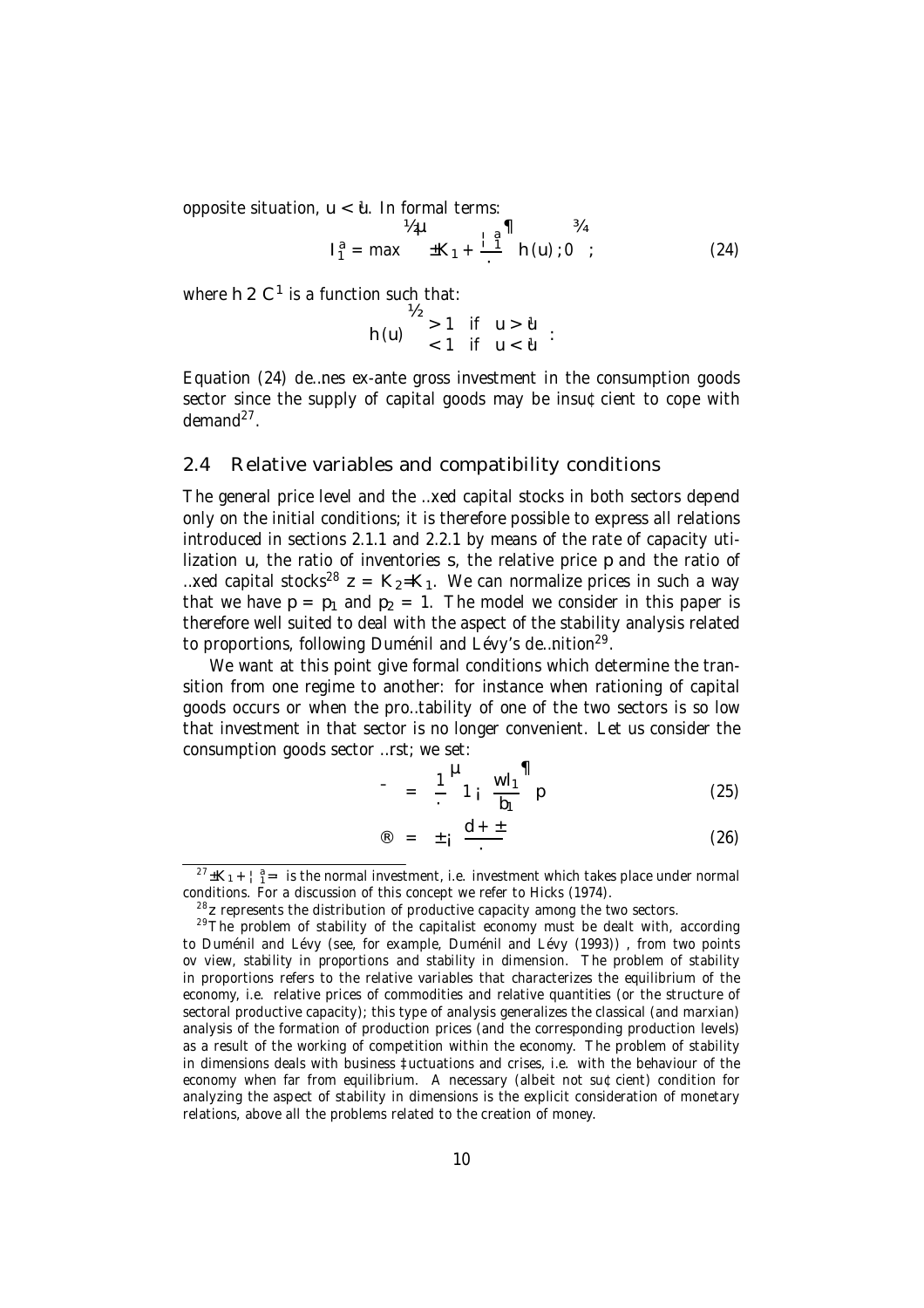and by using (3), (7), (25), (26) in equation (24) and taking into account total pro…ts,  $| = |1 + |2|$ , and (9) we can write:

$$
I_1^a = \max f(\mathbf{P} + b_1^- u) h(u) K_1; 0g: \qquad (27)
$$

Finally, if we denote the growth rate of the …xed capital stock of the consumption goods sector by % then from (2) and (27) we can write:

$$
K_1 = \hbar K_1;
$$

with  $V_2 = (\mathcal{D} + b_1^- u) h(u) i \pm$ .

As far as the capital goods sector is concerned we may write, when productive capacity is large enough to avoid rationing and dividends can be regularly distributed:

$$
I_2 = \max \n\begin{cases}\n\frac{1}{2} \mu & \text{if } \frac{1}{2} \mu \\
\frac{1}{2} \mu & \text{if } \frac{1}{2} \mu\n\end{cases}\n\quad \text{(28)}
$$

On the other hand, from the condition of nonnegativity of output,  $Y_2 = 0$ , and from (19),(28) we can write:

$$
Y_2 = \max \frac{b_2}{w l_2 p} (l_{1 i} dK_2) : 0 : \tag{29}
$$

Since we have assumed that rationing does not occur, ex-ante and ex-post investment are the same,  $I_1 = I_1^a$ ; therefore by substituting (27) in (29) we have:

$$
Y_2 = \frac{b_2}{wI_2p} \left[ (\mathbf{0} + b_1 \mathbf{u}) h(u) \mathbf{i} \, dz \right] K_1 \tag{30}
$$

and, recalling (3):

$$
W_2 = [(\mathbf{0} + \mathbf{b}_1 \mathbf{u}) \mathbf{h}(\mathbf{u}) \mathbf{i} \mathbf{d}z] \mathbf{K}_1. \tag{31}
$$

We have already remarked that (30) and (31) hold when  $I_1 > dK_2$ ; this condition is satis…ed if and only if:

$$
z < \frac{\mathcal{D} + b_1^- u}{d} h(u): \tag{32}
$$

The preceding inequality can be rewritten using the de…nition of relative price. In order to have  $Y_2 > 0$  it is obviously required that  $I_1 > 0$  (see equation (29)); and this is true if and only if:

$$
p > \frac{d}{(b_1 + w l_1) u + \pm b_1 s}.
$$
 (33)

Firms in the capital goods sector are able to distribute pro…ts as planned (9) if and only if  $I_2 > 0$ ; this is true if the condition:

$$
z < \frac{\mu}{1 + \frac{wl_2}{b_2}p} \frac{\mathbf{q}}{\theta} + \frac{b_1 - u}{d} h(u) \tag{34}
$$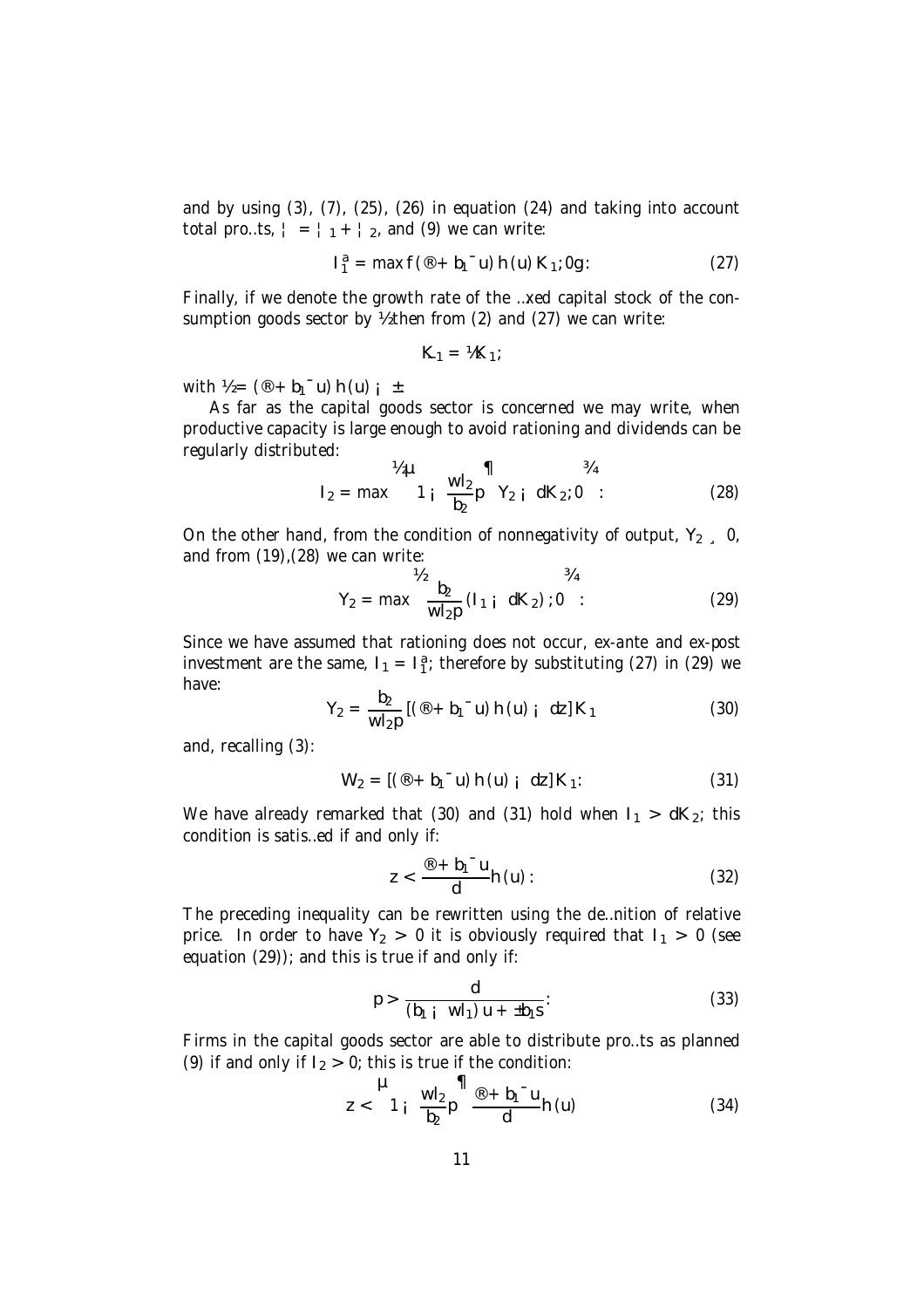holds. Obviously  $(34)$ ) $(32)$ ) $(33)$ .

We conclude this section by observing that rationing on the capital goods market does not occur if and only if:

$$
z = \frac{100 + b_1 - u}{d + w l_2 p} h(u)
$$
 (35)

Hence, in order for both conditions (34) and (35) to be met together, we have to require that:

$$
p \cdot \frac{b_2 \mathbf{i} \mathbf{d}}{w l_2}.
$$
 (36)

The preceding inequality can be interpreted as an upper bound on the nominal wage pw, just like condition (18); it should be obvious that (36) implies (18).

# 3 Analysis of the dynamical system

### 3.1 The dynamical system

In section 2.1.1 and 2.2.1 we have introduced equations for the evolution of the capacity utilization rate u and the evolution of the prices of commodities,  $p_1$  and  $p_2$ . In this section we derive an equation for the evolution of the ratio of inventories s in terms of u,  $p_1$  and  $p_2$ , when there is no rationing in the capital goods market and both sectors are pro…table enough. By combining (6) and (2) and using  $(10)$ , $(9)$ , $(16)$ , $(3)$ , $(9)$ , $(31)$  and  $(27)$  we can write:

$$
s = \frac{1}{b_1 p} (\mathbf{0} + b_1 \mathbf{u}) (1 \mathbf{i} h(u)) : \qquad (37)
$$

Furthermore from (2) it is easy to obtain an equation for the evolution of the relative stock of …xed capital z:

z\_ = ¡ µ (® + b1¯u) h (u) + db<sup>2</sup> wl2p ¶ z + b<sup>2</sup> ¡ wl2p wl2p (® + b1¯u) h (u):

Finally from (13) and (21) we obtain an equation for the evolution of the relative price. We have therefore obtained a fourth dimensional nonlinear dynamical system in continuous time in the state variables u, s, p and z:

$$
\begin{array}{rcl}\n\mathbf{S} & \mathbf{u} & = & F(u; s) \\
\mathbf{S} & = & G(u; s; p) \\
\mathbf{S} & \mathbf{p} & = & g_1(s) p \\
\mathbf{z} & = & H(u; s; p; z)\n\end{array} \tag{38}
$$

where, in order to simplify notation, we have de…ned<sup>30</sup> the following functions:

$$
G (u; s; p) = \frac{1}{b_1 p} ({}^{\circledR} + b_1 \circ u) (1 \cdot h (u))
$$

 $30$  Function G depends on s also via  $\mathcal{D}_1^+$  and  $\cdot$ .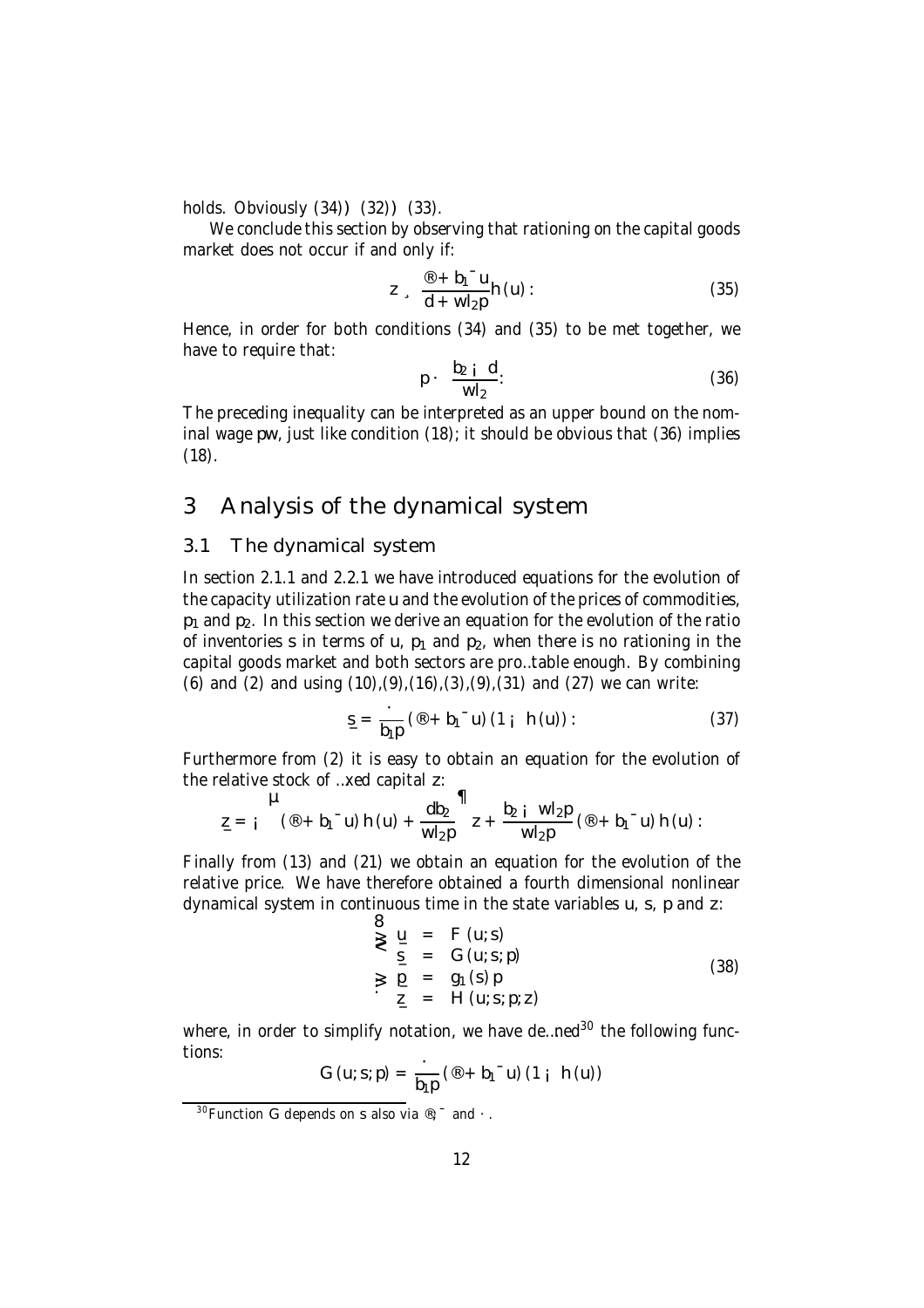and:

$$
H (u; s; p; z) = \int_{1}^{u} (\mathbf{r} + b_{1}^{-} u) h (u) + \frac{d b_{2}}{w l_{2} p} \mathbf{r} + \frac{b_{2} + w l_{2} p}{w l_{2} p} (\mathbf{r} + b_{1}^{-} u) h (u) :
$$

### 3.2 Equilibria

We can state the following:

Theorem 1 The dynamical system (38) has an in…nity of equilibrium points; all of them are of the form  $(\mathbf{u}:\mathbf{s}; \mathbf{v}; \mathbf{z})$  where  $\mathbf{u}$  and st are the normal values of the capacity utilization rate and of the ratio of inventories respectively and the equilibrium values for the relative price  $\beta$  and for the relative stock of ... xed capital  $\dot{\mathcal{Z}}$  satisfy (34), (35) and (2.34) and:

$$
\mathbf{Z} = (b_2 \mathbf{i} \ \mathbf{W} \mathbf{l}_2 \mathbf{p}) \mathbf{i} \frac{\mathbf{D} + b_1^{-1} \mathbf{U}}{\mathbf{D} + b_1^{-1} \mathbf{U} \ \mathbf{W} \mathbf{l}_2 \mathbf{p} + d \mathbf{b}_2};
$$
(39)

with  $^{\circledR}$  and  $^{\circledR}$  evaluated at  $\beta$  and  $^{\circledR}$  = 1 + b<sub>1</sub>s $\beta$ . All these equilibria are unstable<sup>31</sup>.

We give a sketch of the proof in the mathematical appendix.

#### 3.3 Local dynamics

In this section we analyze the evolution of the system near an equilibrium point (39) by using the adiabatic principle<sup>32</sup>, since the existence of a zero eigenvalue<sup>33</sup> makes the use of the linear approximation to perform the analysis not possible. For this purpose it is necessary to diagonalize the jacobian matrix of the dynamical system,  $J$ ; we introduce, therefore, the matrix  $B = (v_1; v_2; v_3v_4)$ , with  $v_i$  (i = 1;::; 4) representing the eigenvectors of the jacobian matrix. Therefore  $B^{i}{}^{1}JB = diag($ ; i)  $(i = 1; \ldots; 4)$ : Let us introduce the new variables<sup>34</sup>  $x_i$  (i = 1;:::; 4).

In the new coordinate system the axes  $x_1$  and  $x_4$  are the two eigenspaces corresponding to the negative eigenvalues; hence by the adiabatic principle we may approximate the solution of the dynamical system by setting  $x_1 =$  $x_4 = 0$ . Obvious simpli…cations allow us to write:

$$
0 = F (u; s) + \frac{{}^{\omega}F (u; s)}{{}^{\omega} s} \frac{G (u; s; p)}{s^{1}}
$$
(40)

<sup>&</sup>lt;sup>31</sup>It is clear that these equilibria are ray equilibria, i.e. equilibria in proportions, in the sense discussed by Boggio (1993).

 $32$  We refer the reader to Haken (1977) and Zhang (1991) for an exposition of this method of analysis.

<sup>&</sup>lt;sup>33</sup>A zero eigenvalue makes the equilibria not hyperbolic; it is not possible therefore to use the Hartman-Grobman theorem.

 $34$  These variables are analogous to the principal coordinates of Goodwin (1982); we refer the reader to the mathematical appendix for the explicit expression of the transformation.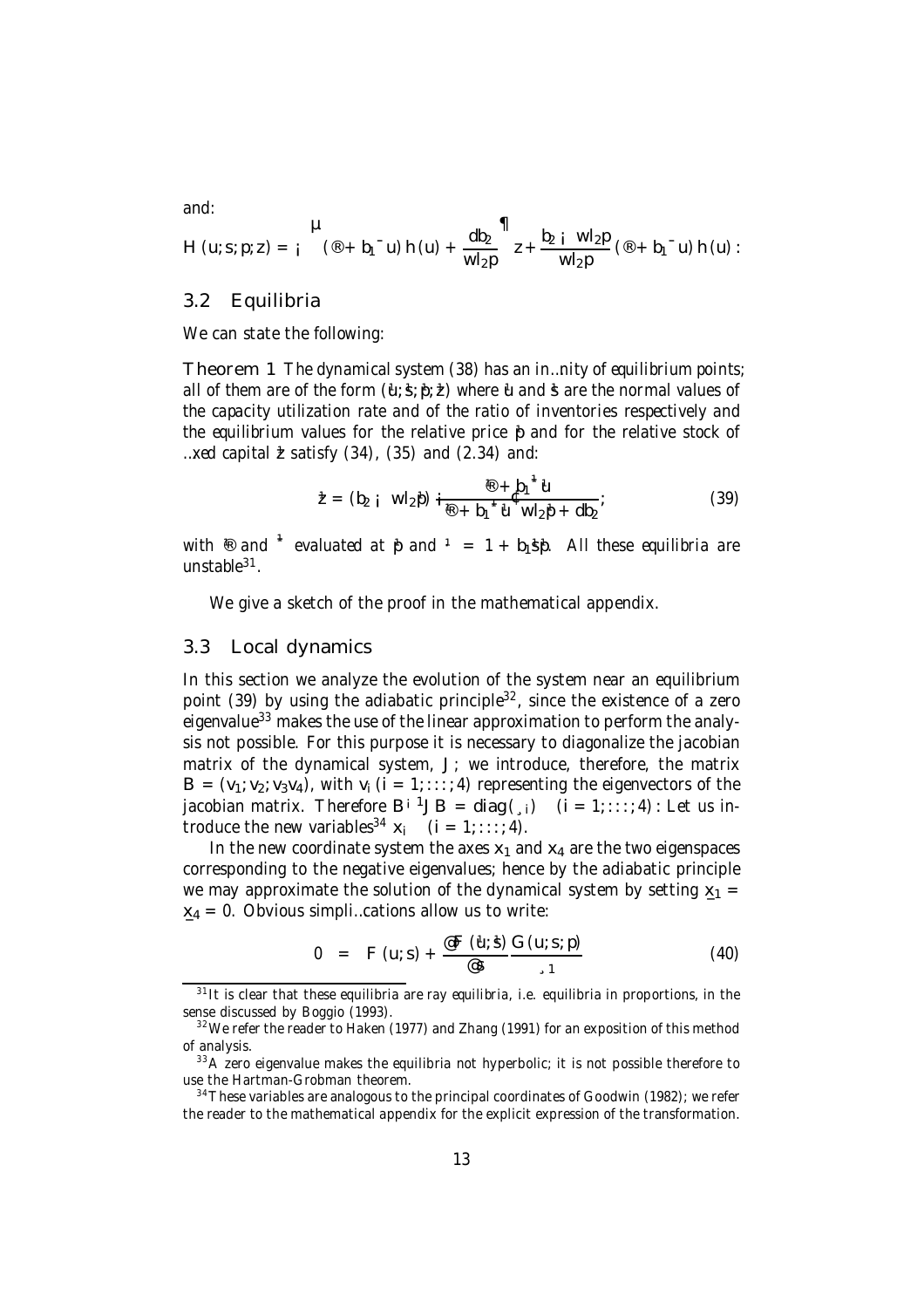$$
z = i \frac{\text{eH}(1)}{\text{e}p} \frac{1}{H_1(1)} \frac{g(s)p}{H_1(1)} + \frac{H_2(1)}{H_1(1)}.
$$
 (41)

where the following notation has been used:

H<sub>1</sub>(
$$
\cdot
$$
) = ( $\circ$  + b<sub>1</sub> $\cdot$  u) h (u) +  $\frac{db_2}{wl_2p}$   
H<sub>2</sub>( $\cdot$ ) =  $\frac{b_2 i}{wl_2p} (\circledast + b_1 \circ u) h (u)$ ;

with H (') = H<sub>1</sub> (') z + H<sub>2</sub> (') and where ' = (u; s; p; z).

Clearly equation (40) describes the evolution of the relative price p when the evolution of the rate of capacity utilization u and of the ratio of inventories s are known; equation (41) yields the evolution of the relative …xed capital stock.

It is worth noticing that, for any given initial condition for the relative price p the projection on the (u; s) plane of the characteristic curves of the dynamical system (38) is qualitatively independent of the initial condition for the relative …xed capital stock.

### 3.4 Depression and overheating

The preceding analysis suggests that the system can evolve according to two di¤erent regimes. The …rst regime is characterized by a falling ratio of inventories and an increasing rate of capacity utilization; if the bounds (34), (35) and (36) did not hold there would be a  $t = t$  such that:

$$
\sum_{t=1}^{3} \lim_{\substack{t=1 \text{ if } t \leq t \\ t \leq t}} p(t) = +1
$$
\n
$$
\sum_{t=1 \text{ if } t \leq t} \lim_{t \leq t} s(t) = 0
$$
\n
$$
\sum_{t=1 \text{ if } t} p(t) = 0
$$
\n(42)

where  $\mathbf{u} < \mathbf{u} < 1$ . The assumption that  $\lim_{s \to 0^+} \text{sg}_1(s) = +1$  together with:  $s!0+$ 

$$
\mathop {\lim }\limits_{t! \text{ } t!} \text{ } G\left( {u;s;p} \right) = \frac{\mu }{1 \text{ } i} \text{ } \frac{{\text{ }}w{{\text{ }}l_1}}{\text{ }{{b_1}}} \text{ } \left( {1 \text{ } i \text{ } \text{ } h\left( u \right)} \right)2\text{ }{R_ + }
$$

yields:

$$
\lim_{t \to t^i} s(t) p(t) = +1: \tag{43}
$$

We call this type of evolution overheating regime.

The second type of asymptotic behaviour of the solutions of the dynamical system (38) takes place when the ratio of inventories is ever rising while the capacity utilization rate is falling; in this case it is easy to show that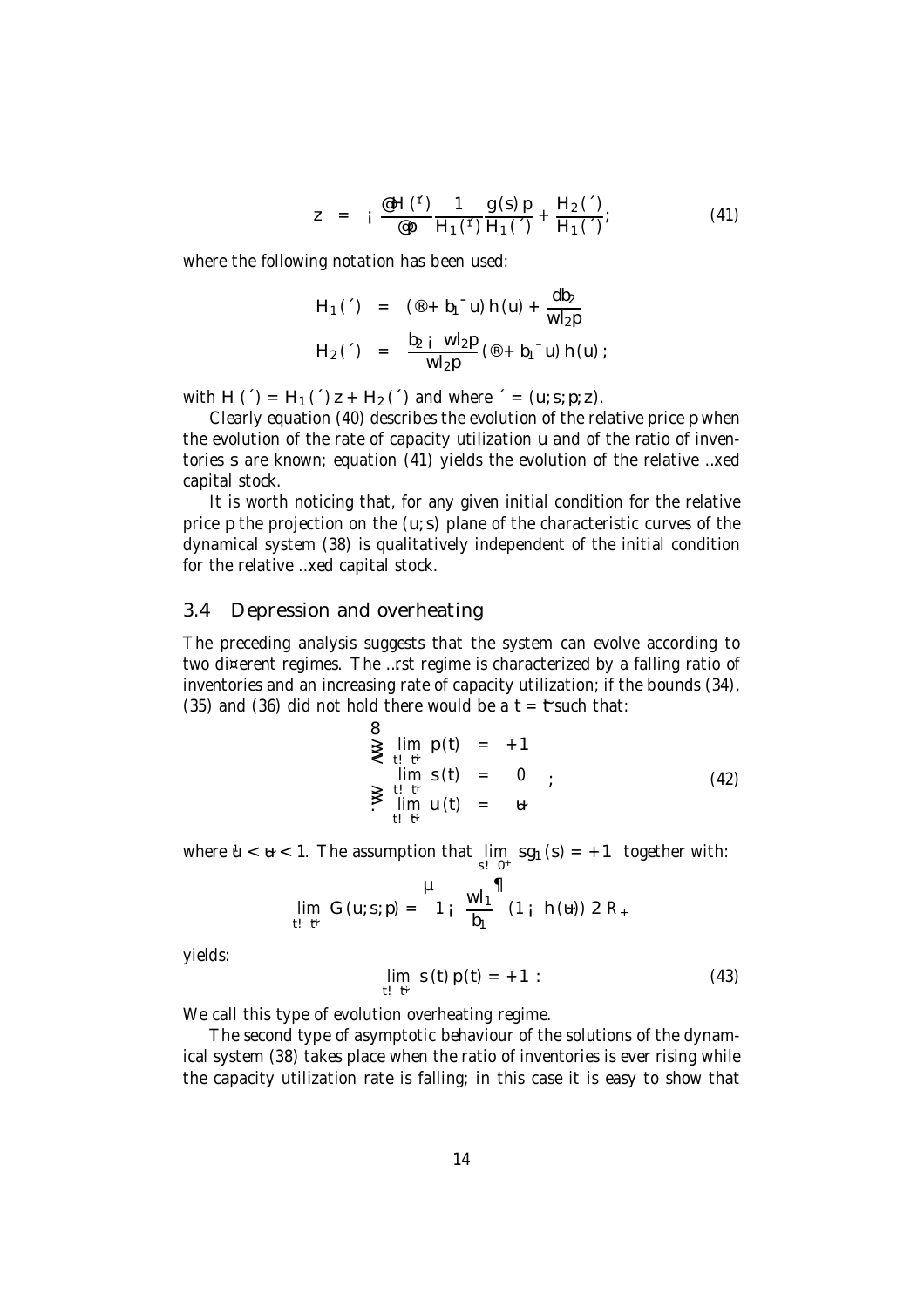there exists a time  $f$  such that:

B  
\n
$$
\sum_{t} \lim_{t \to t} p(t) = 0
$$
\n
$$
\lim_{t \to t} s(t) = +1
$$
\n
$$
\sum_{t} \lim_{t \to t} f(t) = 0
$$
\n(44)

where  $0 < \hat{u} < \hat{u}$ . In this case too the condition  $\lim_{s_1 \to 1} \text{sg}_1(s) = \text{i} 1$  yields:

$$
\lim_{t \to t_1} s(t) p(t) = 0: \tag{45}
$$

We call this alternative behaviour the depression regime.

# 4 The depression regime

### 4.1 E¤ects of the depression regime

We start by analysing the depression regime. In this section we prove that, as long as the depression lasts and worsens, an imbalance between the two sectors arises and the production of capital goods becomes less and less pro…table. The proof relies on showing that condition (34) no longer holds and this does mean that the contraction of investment in the consumption goods sector causes an overcapitalisation of the capital goods sector and its increasing loss of pro…tability.

Theorem 2 If the initial conditions lead to a depression regime (44),(45) then there exists  $t = f_2$  such that<sup>35</sup>:

$$
1_2(t) > 0 \t t < f_2 \t (46)
$$

and

$$
I_2 \stackrel{\text{i}}{t}_2^{\mathfrak{C}} = 0: \tag{47}
$$

Proof. Conditions (44) and (45) yield:

$$
\sum_{t=0}^{t} \lim_{\begin{subarray}{l} t \in \mathfrak{h} \\ t \in \mathfrak{h} \end{subarray}} \frac{t}{t} \cdot \lim_{t \to \mathfrak{h}} \frac{t}{t} \cdot \lim_{\begin{subarray}{l} t \in \mathfrak{h} \\ t \in \mathfrak{h} \end{subarray}} \frac{t}{t} \cdot \lim_{\begin{subarray}{l} t \in \mathfrak{h} \\ t \in \mathfrak{h} \end{subarray}} \frac{t}{t} \cdot \lim_{t \to \mathfrak{h}} \frac{t}{t} \cdot \lim_{\begin{subarray}{l} t \in \mathfrak{h} \end{subarray}} \frac{t}{t} \cdot \lim_{t \to \mathfrak{h}} \frac{t}{t} \cdot \lim_{\begin{subarray}{l} t \in \mathfrak{h} \end{subarray}} \frac{t}{t} \cdot \lim_{\begin{subarray}{l} t \in \mathfrak{h} \end{subarray}} \frac{t}{t} \cdot \lim_{\begin{subarray}{l} t \in \mathfrak{h} \end{subarray}} \frac{t}{t} \cdot \lim_{\begin{subarray}{l} t \in \mathfrak{h} \end{subarray}} \frac{t}{t} \cdot \lim_{\begin{subarray}{l} t \in \mathfrak{h} \end{subarray}} \frac{t}{t} \cdot \lim_{\begin{subarray}{l} t \in \mathfrak{h} \end{subarray}} \frac{t}{t} \cdot \lim_{\begin{subarray}{l} t \in \mathfrak{h} \end{subarray}} \frac{t}{t} \cdot \lim_{\begin{subarray}{l} t \in \mathfrak{h} \end{subarray}} \frac{t}{t} \cdot \lim_{\begin{subarray}{l} t \in \mathfrak{h} \end{subarray}} \frac{t}{t} \cdot \lim_{\begin{subarray}{l} t \in \mathfrak{h} \end{subarray}} \frac{t}{t} \cdot \lim_{\begin{subarray}{l} t \in \mathfrak{h} \end{subarray}} \frac{t}{t} \cdot \lim_{\begin{subarray}{l} t \in \mathfrak{h} \end{subarray}} \frac{t}{t} \cdot \lim_{\begin{subarray}{l} t \in \mathfrak{h} \end{subarray}} \frac{t}{t} \cdot \lim_{\begin{subarray}{l} t \in \mathfrak{h} \end{subarray}} \frac{t}{t} \cdot \lim_{
$$

Moreover if  $I_2(t) > 0$  did hold for every  $t > 0$  then condition (34) would hold and hence both  $I_1(t) > 0$  and  $\zeta(t) > 0$  would hold for every  $t > 0$ ,

 $\frac{35}{35}$ This result is in accordance with the widely recognized evidence that slumps hit the capital goods sector more rapidly and deeply than the consumption goods sector.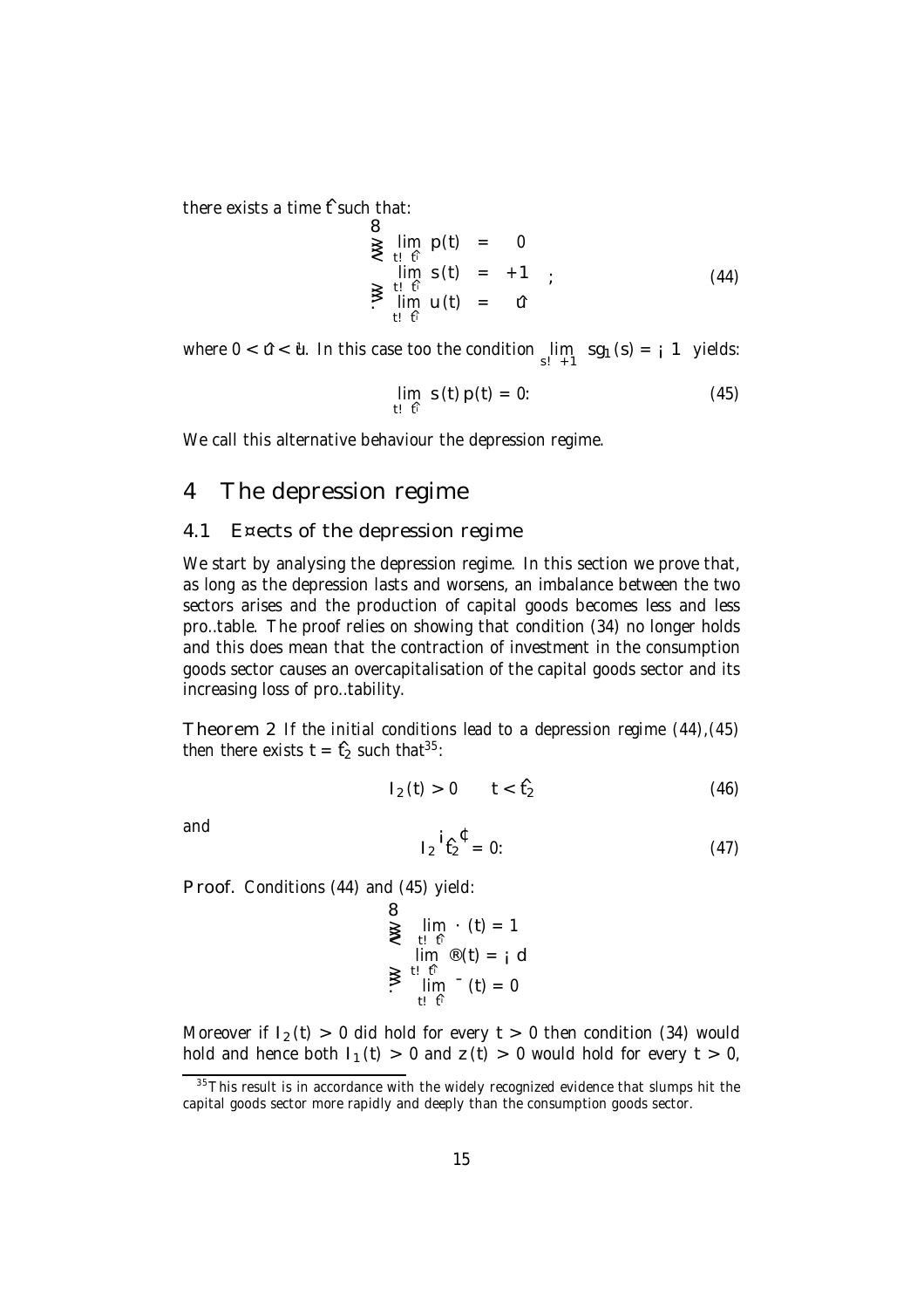since (34) ) (33). In this case the left hand side of (34) would be positive for every  $t > 0$ .

On the other hand  $\lim_{t\to 0}$  (i) + b<sub>1</sub><sup>-</sup> (t) = i d < 0 and thus the right hand t! fi side of (34) would become zero at least in a point  $t_a$ ; this would mean that  $I_2(t_a) = 0$ , again by (34). Whence the contradiction.

Remark It is evident that  $f_2$  is the time when investment in the capital goods sector is no more pro…table; the fall of the rate of capacity utilization has caused a contraction of investment in the consumption goods sector that results in an increasing excess of the productive capacity of the other sector, that eventually can not remunerate the …xed capital any longer.

### 4.2 The system during the depression

To understand the evolution of the system in the depression regime, we analyse the changes that the dynamical system (38) undergoes when  $I_2$  (t) = 0. Since (33) holds also in a right neighbourhood  $f_2$ , from (19), (29), and (27) we can determine the total output of capital goods:

$$
Y_2 = (\mathbf{0} + b_1 \mathbf{u}) \, h(u) \, K_1
$$

>From (16) we obtain that the distributed pro…ts of the capital goods sector in a time interval following the instant  $f_2$  are reduced to:

$$
\begin{array}{rcl}\n\downarrow^{c}_{2} & = & Y_{2} \text{ i } \text{ wpl}_{2} \eta \\
& = & 1 \text{ i } \frac{\text{w1}_{2}}{\text{b}_{2}} \text{ p } \text{ (}^{\circledcirc} + \text{b}_{1}^{-} \text{u} \text{) h } \text{(u)} \text{ K}_{1} \text{ :}\n\end{array} \tag{48}
$$

Since the conditions under which the consumption goods sector operates, remain unchanged throughout the instant  $f_2$ , we can easily determine the demand of consumption goods from (3), (7), (10), and (48). By the same reasoning of section 2.4 it is easy to realize that the evolution equation for the ratio of inventories holds also after  $f_2$ .

On the other hand the evolution equation for the relative …xed capital stock is di¤erent, since from (48), (14), (15) it is easy to see that, after instant  $\hat{t}_2$ , we have  $|\hat{a}| = i \pm K_2$ ; the fall in the pro…tability of the capital goods sector prevent …rms to replace even the depreciated …xed capital. We have, therefore, the following di¤erential system:

$$
\begin{array}{rcl}\n\mathbf{B} & \mathbf{U} & = & F(u; s) \\
\mathbf{S} & \mathbf{S} & = & \frac{1}{b_1 p} (\mathbf{B} + b_1 \mathbf{U}) (1 + h(u)) \\
\mathbf{S} & \mathbf{U} & = & g_1(s) p \\
\mathbf{Z} & = & \mathbf{i} (\mathbf{B} + b_1 \mathbf{U}) h(u) z\n\end{array} \tag{49}
$$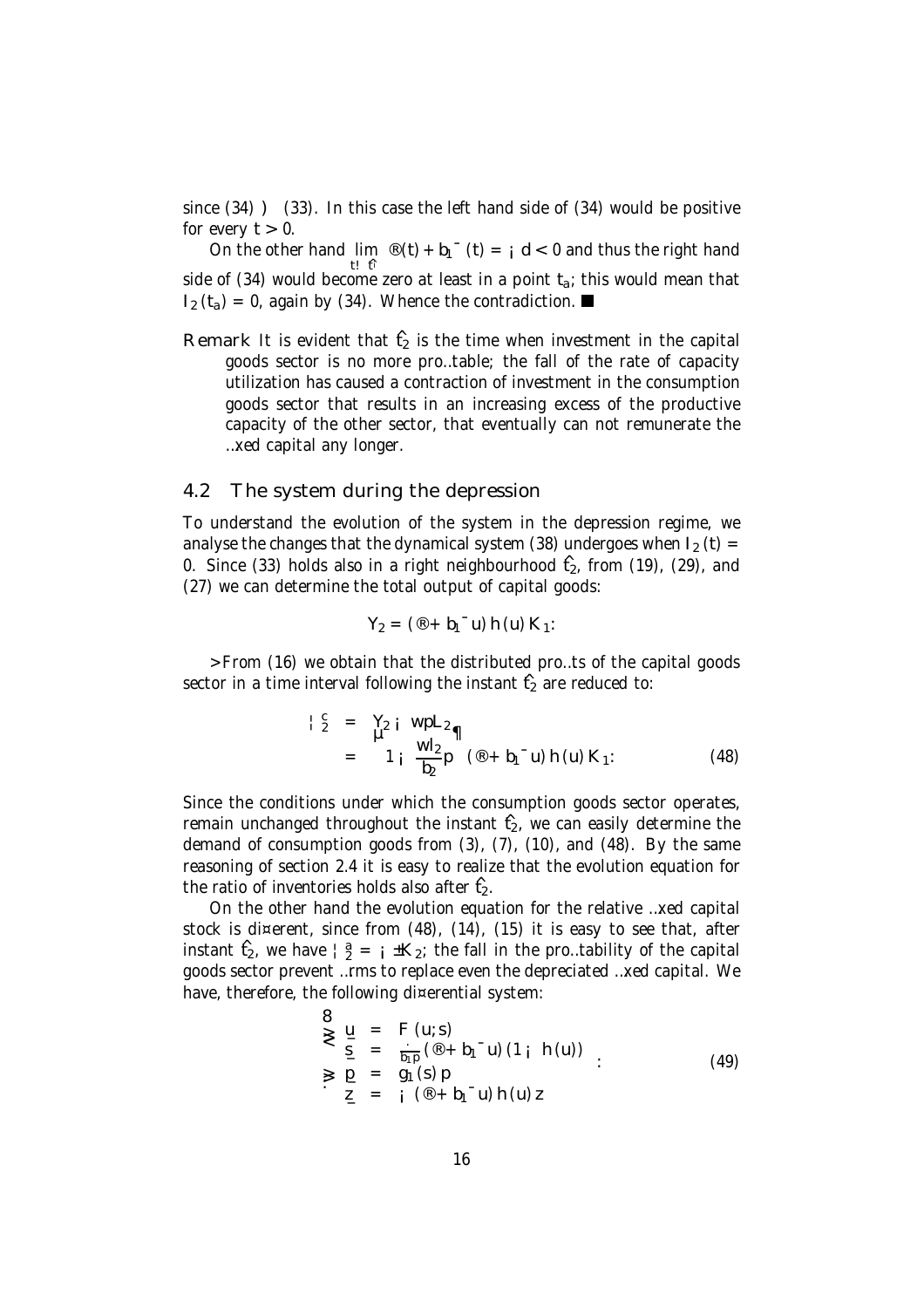The considerations that led to (44), (45) and the proof of theorem 2 hold also with (49). The diminishing pro…tability in the capital goods sector do not change the evolution of the depression; the fall in the relative price p and the increase of the inventory ratio s continue also after  $f_2$  as long as the pro…tability of the consumption goods sector peters out. Thus eventually  $I_1^a = 0$ ; this certainly happens for  $t > t_1$  (with  $t_1 > t_2$ ) due to the proof of theorem 2 and (27).

After  $f_1$  investment in the consumption goods sector and production in the capital goods sector comes to an end together with the distribution of pro…ts and the payment of wages in the second sector. On the contrary we have supposed that …rms in the consumption goods sector go on distributing the planned dividends (9) by resorting to inventories.

To write down the new dynamical system we begin by noticing that if  $I_1 = I_2 = 0$  then  $I_2 = 0$ .

Since total output of capital goods is zero, total wages and distributed pro...ts of this sector are obviously zero,  $W_2 = \frac{1}{2}c = 0$ , while the analogous quantities in the consumption goods sector are still given by (7), (3), and (9) respectively; the di¤erential systems is therefore the following:

$$
\begin{array}{rcl}\n\mathbf{y} & \mathbf{y} & = & \mathbf{g} \quad (\mathbf{u}; \mathbf{s}) \\
\mathbf{y} & \mathbf{y} & = & \mathbf{g} \quad (\mathbf{u}; \mathbf{s}) \\
\mathbf{y} & \mathbf{y} & = & \mathbf{g}_1 \quad (\mathbf{s}) \mathbf{p} \\
\mathbf{y} & \mathbf{y} & = & \mathbf{g}_1 \quad (\mathbf{s}) \mathbf{p} \\
\mathbf{y} & \mathbf{z} & = & 0\n\end{array} \tag{50}
$$

### 4.3 Existence of a turning point

>From the third equation of (50) it is easy to see that the decline of the relative price continues also in a time interval following  $f_1$ , when the production of capital goods does not take place, since  $s(t) > \frac{4}{3}$  holds in a right neighbourhood of  $f_1$ ; however the second equation of (50) together with (45) proves that the ratio of inventories increases up to  $f_0$  (with  $f_0 > f_1$ ), while after that time it begins to decline. The higher the level has gone up, the quicker its fall will be; it continues at least until  $s(t) = \dot{s}$ ; at this moment the fall of the relative price p stops and a new increase starts.

The capacity utilization rate also stops falling a shorter time after  $f_0$  and starts again increasing while the inventories level declines. All these facts allow the system to approach one of the equilibrium points (39).

We feel it is worth noting that all these changes are completely endogenous to the system and we do not need to suppose either a change in agents expectations or in their behaviour in order for them to take place.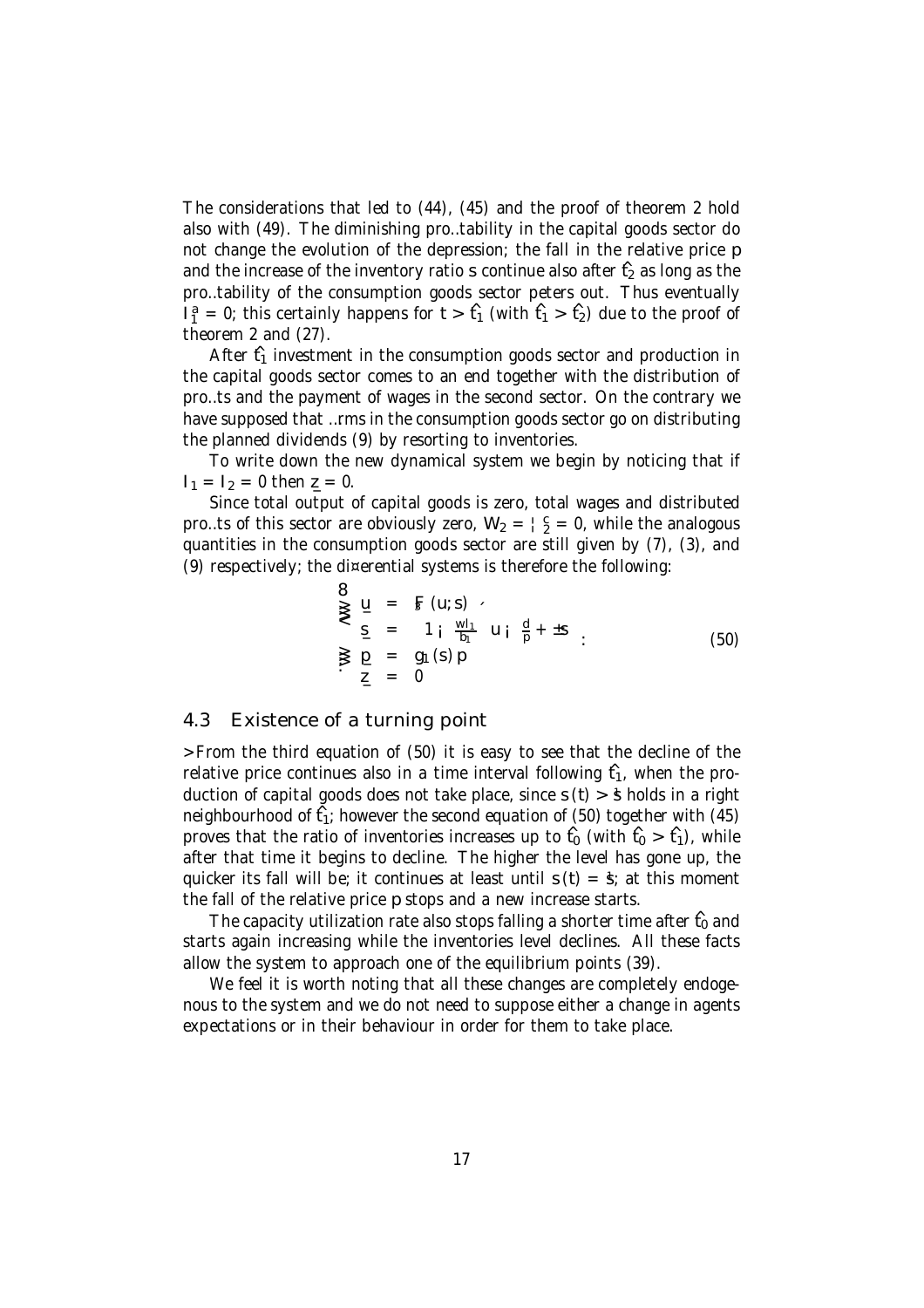# 5 The overheating regime

# 5.1 E¤ects of the overheating

We move now to the analysis and description of the overheating regime. When the relative price is boosted by a demand which exceeds supply of consumption goods and reduces inventories, the consumption goods sector increases its pro…ts and its productive capacity as well, since expectations are in favour not only of a further increase of demand but even of an increase exceeding the one in the capital goods sector. All this can be easily seen by considering that (42) and (43) yield:

$$
\sum_{t=0}^{t=0} \lim_{\begin{array}{l} t \to t \\ t \to t \\ t \to t \end{array}} \frac{t}{t} = \sum_{t=0}^{t} \lim_{t \to t} \frac{t}{t} = \sum_{t=0}^{t} \frac{t}{t} = \sum_{t=0}^{t} \frac{t}{t} = \sum_{t=0}^{t} \frac{t}{t} = \sum_{t=0}^{t} \frac{t}{t} = \sum_{t=0}^{t} \frac{t}{t} = \sum_{t=0}^{t} \frac{t}{t} = \sum_{t=0}^{t} \frac{t}{t} = \sum_{t=0}^{t} \frac{t}{t} = \sum_{t=0}^{t} \frac{t}{t} = \sum_{t=0}^{t} \frac{t}{t} = \sum_{t=0}^{t} \frac{t}{t} = \sum_{t=0}^{t} \frac{t}{t} = \sum_{t=0}^{t} \frac{t}{t} = \sum_{t=0}^{t} \frac{t}{t} = \sum_{t=0}^{t} \frac{t}{t} = \sum_{t=0}^{t} \frac{t}{t} = \sum_{t=0}^{t} \frac{t}{t} = \sum_{t=0}^{t} \frac{t}{t} = \sum_{t=0}^{t} \frac{t}{t} = \sum_{t=0}^{t} \frac{t}{t} = \sum_{t=0}^{t} \frac{t}{t} = \sum_{t=0}^{t} \frac{t}{t} = \sum_{t=0}^{t} \frac{t}{t} = \sum_{t=0}^{t} \frac{t}{t} = \sum_{t=0}^{t} \frac{t}{t} = \sum_{t=0}^{t} \frac{t}{t} = \sum_{t=0}^{t} \frac{t}{t} = \sum_{t=0}^{t} \frac{t}{t} = \sum_{t=0}^{t} \frac{t}{t} = \sum_{t=0}^{t} \frac{t}{t} = \sum_{t=0}^{t} \frac{t}{t} = \sum_{t=0}^{t} \frac{t}{t} = \sum_{t=0}^{t} \frac{t}{t} = \sum_{t=0}^{t} \frac{t}{t} = \sum_{t=0}^{t} \frac{t}{t} = \sum_{t=0}^{t} \frac{t}{t} = \sum_{t=0}^{t} \frac{t}{t} = \sum_{t=0}^{t} \frac{t}{t} = \
$$

Therefore z soon becomes negative.

In full analogy with the considerations leading to the proof of theorem 2 we can show that condition (36) can not hold for every  $t > 0$  when (51) holds. There exists, therefore, an instant  $t_0$  such that either rationing of capital goods occurs or the capital goods sector is no longer able to distribute the planned pro…ts.

The …rst alternative occurs when the size of the consumption goods sector exceeds that of the capital goods sector so much that the latter has no longer enough production capacity in order to fully satisfy the demand for its products. In this case the capital goods sector turns out to be undercapitalised with respect to the consumption goods sector.

The second alternative occurs when the price of consumption goods reaches such a high level that the capital goods sector is no longer able to accumulate pro…ts, moreover it is compelled to reduce the distributed part under the planned level. In this case the capital goods sector turns out to be overcapitalised with respect to the consumption goods sector.

### 5.2 The fall of pro…ts in the capital goods sector

We start by examining the second alternative. The di¤erential system is again (49); therefore the capacity utilization rate u, the ratio of inventories s and the relative price p do not change their evolutions after  $t_0$ , while the relative …xed capital stock z continues to fall. There exists, therefore,  $t_1 > t_0$  such that (35) doe not hold for  $t > t_1$  and rationing of capital goods starts. After  $t_1$  ex-post investment  $I_1$  in the consumption goods sector equals the maximum productive capacity of the capital goods sector, since in this sector no investment is taking place after  $t_0$ . Therefore  $I_1 = b_2K_2$  and  $K_1 = b_2 K_2$   $\rm{i}$   $\pm K_1$  while  $I_2 = 0$  and  $K_2 = \rm{i} \pm K_2$ .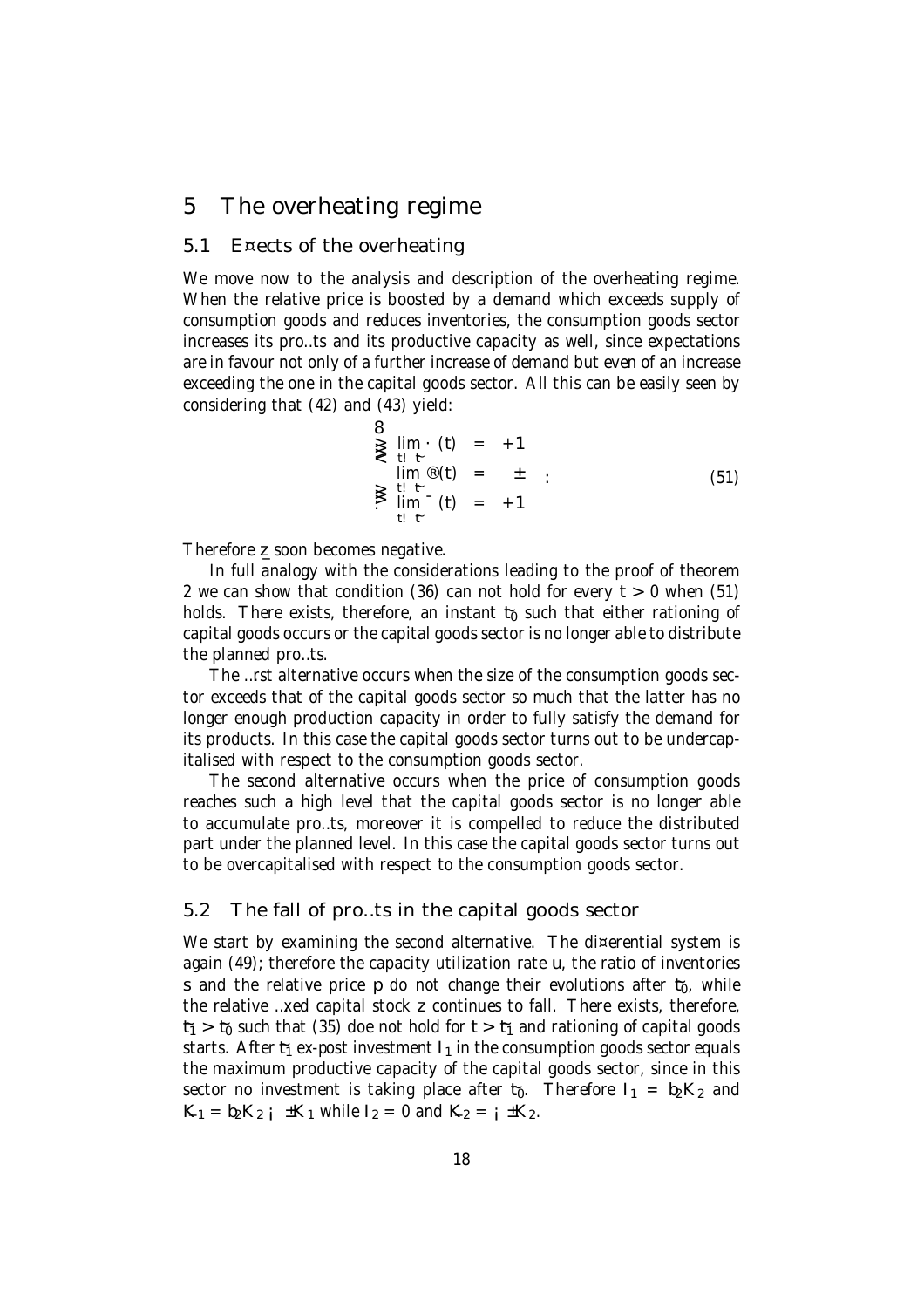As far as total output, employment, total wages and distributed pro…ts in the consumption goods sector are concerned, (3), (9) still hold, while in the capital goods sector we have now the following relations:

$$
Y_2 = b_2 K_2 \tag{52}
$$

$$
L_2 = I_2 K_2 \tag{53}
$$

$$
W_2 = W_2 pK_2 \quad \blacksquare
$$
 (54)

$$
\begin{array}{rcl}\n\downarrow \frac{c}{2} & = & 1_i \frac{Wl_2}{b_2} \frac{Wl_2}{b_2} K_2 \\
\end{array} \tag{55}
$$

The meaning of (52) and (53) is obvious; according to (52) the capital goods sector has reached its mamimum capacity utilization rate while (53) yields the employment required to maintain such a level of production. Total wages (54) are determined using (53) and (3) while distributed pro...ts  $\frac{1}{2}$  are given by (16).

In order to determine the change of inventories in the present case we begin by determining the demand for consumption goods using (9), (21), (10), (54), and (55). Then having in mind the evolution of the capital stock  $K_1$  and the second equation in (49), we obtain the evolution equation for the inventories level.

The evolution equation for the relative price p is:

$$
\frac{p}{p} = \frac{p_1}{p_1} i \frac{p_2}{p_2} = g_1(s) i g_2 \frac{\mu_{D_2 i} \gamma_2}{\gamma_2};
$$

where obviously  $g_2 > 0$ , while the evolution of the relative ... xed capital stock z can be easily deduced from the growth rate of the system.

After  $t_1$  the dynamical system is therefore the following:

$$
\sum_{z=1}^{3} u = \sum_{i=1}^{5} (u; s)
$$
\n
$$
\sum_{z=1}^{3} u = \sum_{i=1}^{5} u_{i} \frac{1}{b_{i}} u_{i} \frac{1}{b_{i}} \frac{1}{b_{i}} \frac{b_{2}}{b_{i}} z_{i} s (b_{2} z_{i} + b_{1} z_{i})
$$
\n
$$
\sum_{i=1}^{5} u_{i} = \sum_{i=1}^{5} u_{i} s_{i} \frac{1}{b_{i}} \frac{1}{b_{i}} \frac{1}{b_{i}} \frac{b_{2}}{b_{i}} \frac{1}{b_{i}} \frac{1}{b_{i}} \frac{1}{b_{i}} \frac{1}{b_{i}} \frac{1}{b_{i}} \frac{1}{b_{i}} \frac{1}{b_{i}} \frac{1}{b_{i}} \frac{1}{b_{i}} \frac{1}{b_{i}} \frac{1}{b_{i}} \frac{1}{b_{i}} \frac{1}{b_{i}} \frac{1}{b_{i}} \frac{1}{b_{i}} \frac{1}{b_{i}} \frac{1}{b_{i}} \frac{1}{b_{i}} \frac{1}{b_{i}} \frac{1}{b_{i}} \frac{1}{b_{i}} \frac{1}{b_{i}} \frac{1}{b_{i}} \frac{1}{b_{i}} \frac{1}{b_{i}} \frac{1}{b_{i}} \frac{1}{b_{i}} \frac{1}{b_{i}} \frac{1}{b_{i}} \frac{1}{b_{i}} \frac{1}{b_{i}} \frac{1}{b_{i}} \frac{1}{b_{i}} \frac{1}{b_{i}} \frac{1}{b_{i}} \frac{1}{b_{i}} \frac{1}{b_{i}} \frac{1}{b_{i}} \frac{1}{b_{i}} \frac{1}{b_{i}} \frac{1}{b_{i}} \frac{1}{b_{i}} \frac{1}{b_{i}} \frac{1}{b_{i}} \frac{1}{b_{i}} \frac{1}{b_{i}} \frac{1}{b_{i}} \frac{1}{b_{i}} \frac{1}{b_{i}} \frac{1}{b_{i}} \frac{1}{b_{i}} \frac{1}{b_{i}} \frac{1}{b_{i}} \frac{1}{b_{i}} \frac{1}{b_{i}} \frac{1}{b_{i}} \frac{1}{b_{i}} \frac{1}{b_{i}} \frac{1}{b_{i}} \frac{1}{b_{i}} \frac{1}{b_{i}} \frac{
$$

The relative …xed capital stock z and the ratio of inventories s are declining, at least for a while, also after  $t_1$ , whereas the relative price p and the capacity utilization rate u are increasing; however, within a certain time, either the right hand side of the equation for the evolution of inventories changes its sign or the right hand side of the equation for the evolution of the relative price changes its sign before that of the preceding one. In the …rst case the ratio of inventories s enters a growth phase while p begins to fall, since the term g<sub>1</sub> (s) is decreasing whereas the term g<sub>2</sub>  $\frac{(\circledast + b_1 - u)}{b_2}$  $\frac{b_1 - u}{b_2}$ h (u) z<sup>i 1</sup> j 1 is still increasing. In the second case the relative price p starts falling. In any case we denote by  $t<sub>2</sub>$  the instant when either alternative occurs.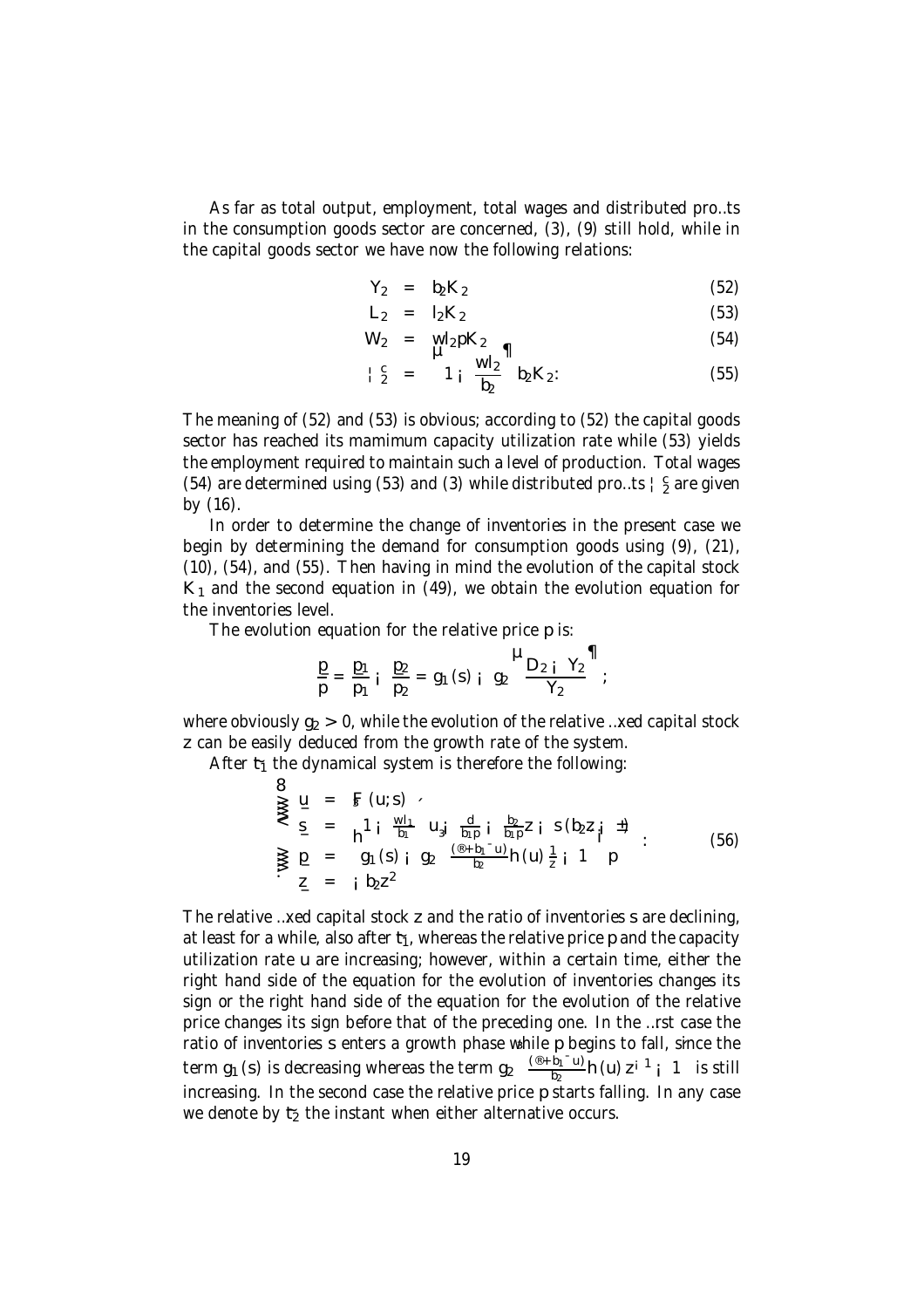The …rst alternative occurs when the reaction (21) of the price of the capital goods to the disequilibrium between supply and demand is not too strong; in this case, after instant  $t<sub>2</sub>$  the system is driven towards one of the equilibrium points (39). As in the case of depression, the regime described by the di¤erential system (56) has two di¤erent possible ends. Either the activity level of the consumption goods sector diminishes until the investment  $I_1^a$  planned by ...rms falls under the maximum productive capacity of the second sector again, so that we come back to the di¤erential system (49); or the relative price falls so quickly that the capital goods sector recovers its pro…tability and can start investment again. The evolution of the system in the last case is described in the following section.

The recovery of pro…tability and the beginning of a new phase of investment in the capital goods sector after  $t<sub>2</sub>$  is the most likely outcome also when the second alternative prevails and thus we are led to the di¤erential system (61) below. The less likely outcome is that the evolution of inventories undergoes a change in direction so that the system is brought back to the situation described by (49).

### 5.3 Insu¢cient output of capital goods

When the capital goods sector still makes su¢cient pro…t in order both to pay the planned dividends and to make (positive) gross investment, but its productive capacity does not succed in satisfying the demand, we must compute the shares in total output of capital goods of both sectors, having in mind that the demand of the second sector is satis…ed …rst. From the rationing condition and (52) we have:

$$
I_1 + I_2 = b_2 K_2:
$$
 (57)

The accumulated pro…ts of the capital goods sector can be determined using the expression giving the accumulated pro…ts in the second sector:

$$
\frac{1}{2} \sum_{i=1}^{3} \frac{1}{2} \sum_{j=1}^{3} p \binom{1}{2} K_{2} i \quad (d + \pm) K_{2}; \tag{58}
$$

while gross investment  $I_2$  carried out in the capital goods sector is given by:

$$
I_2 = \begin{bmatrix} 1 \\ 1 \\ 1 \end{bmatrix} \frac{WI_2}{b_2} p_i \frac{d}{b_2} \frac{d}{b_2} K_2
$$
 (59)

Comparing (57) and (59) we can determine also the gross investment  $I_1$  in the consumption goods sector:

$$
I_1 = (wl_2p + d) K_2:
$$
 (60)

The dynamical system for  $t > t_0$  is therefore the following<sup>36</sup>:

 $36$  We recall that in section 5.1 we used  $t_0$  to denote the instant from which the production of capital goods is not enough to satisfy demand; we have also seen in section 5.2 that the dynamics described by (61) may be reached also in an instant following  $t_0$ .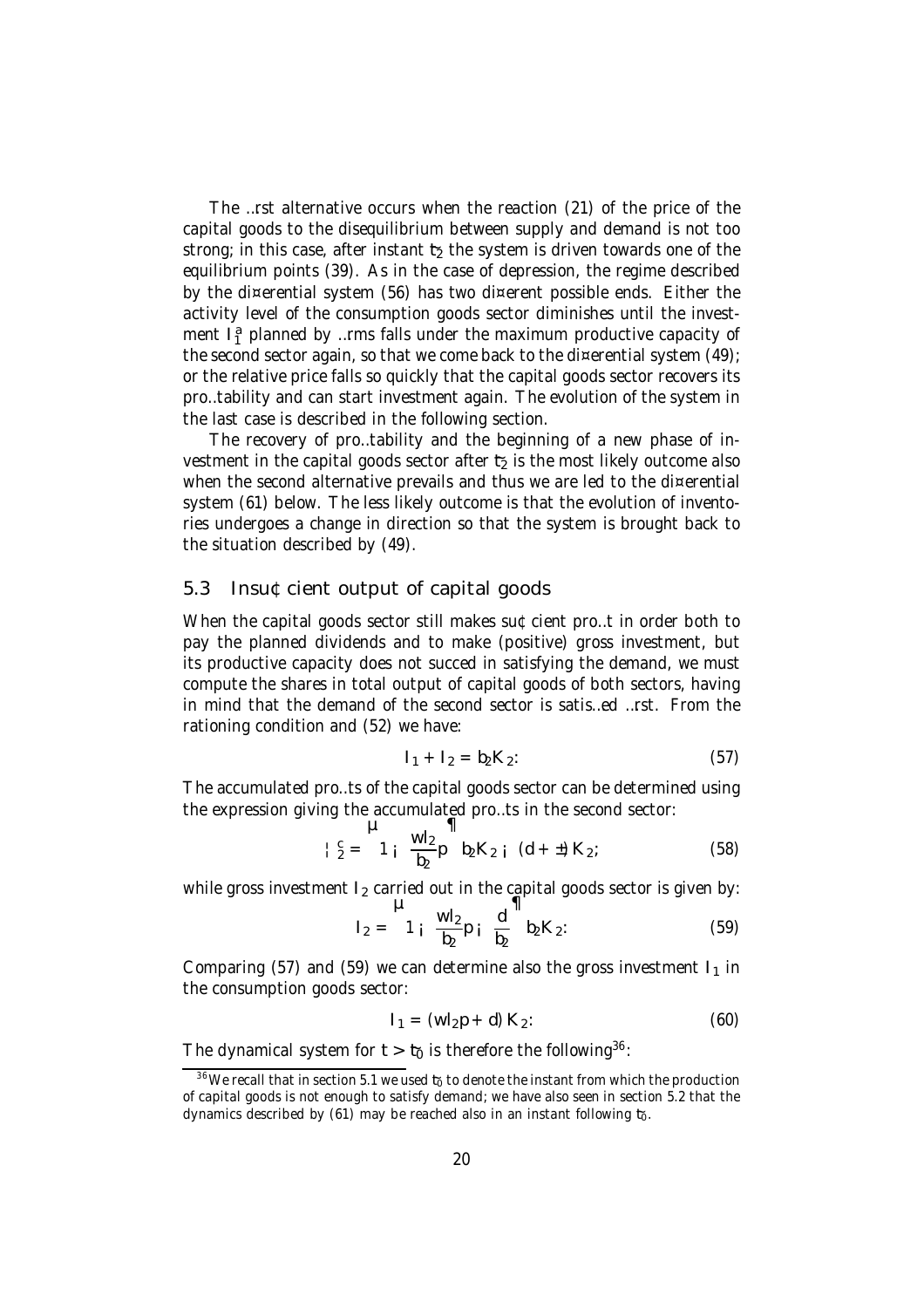8  
\n
$$
\ge \frac{u}{s} = F(u; s)
$$
  
\n $\ge \frac{g}{s} = G(u; s; p; z)$   
\n $\ge \frac{g}{s} = H(u; p; z)$   
\n $\ge \frac{g}{s} = K(u; s; p; z)$  (61)

where:

G (u; s; p; z) = 
$$
\begin{vmatrix} \mathbf{u} & \mathbf{u}_1 \\ 1 & \mathbf{u}_1 \end{vmatrix}^T
$$
  
\nH (u; p; z) =  $\begin{vmatrix} 1 & \frac{w_1}{b_1} & \frac{w_1}{b_1} & \frac{w_1}{b_1} & \frac{w_1}{b_1} & \frac{w_1}{b_1} & \frac{w_1}{b_1} & \frac{w_1}{b_1} & \frac{w_1}{b_1} & \frac{w_1}{b_1} & \frac{w_1}{b_1} & \frac{w_1}{b_1} & \frac{w_1}{b_1} & \frac{w_1}{b_1} & \frac{w_1}{b_1} & \frac{w_1}{b_1} & \frac{w_1}{b_1} & \frac{w_1}{b_1} & \frac{w_1}{b_1} & \frac{w_1}{b_1} & \frac{w_1}{b_1} & \frac{w_1}{b_1} & \frac{w_1}{b_1} & \frac{w_1}{b_1} & \frac{w_1}{b_1} & \frac{w_1}{b_1} & \frac{w_1}{b_1} & \frac{w_1}{b_1} & \frac{w_1}{b_1} & \frac{w_1}{b_1} & \frac{w_1}{b_1} & \frac{w_1}{b_1} & \frac{w_1}{b_1} & \frac{w_1}{b_1} & \frac{w_1}{b_1} & \frac{w_1}{b_1} & \frac{w_1}{b_1} & \frac{w_1}{b_1} & \frac{w_1}{b_1} & \frac{w_1}{b_1} & \frac{w_1}{b_1} & \frac{w_1}{b_1} & \frac{w_1}{b_1} & \frac{w_1}{b_1} & \frac{w_1}{b_1} & \frac{w_1}{b_1} & \frac{w_1}{b_1} & \frac{w_1}{b_1} & \frac{w_1}{b_1} & \frac{w_1}{b_1} & \frac{w_1}{b_1} & \frac{w_1}{b_1} & \frac{w_1}{b_1} & \frac{w_1}{b_1} & \frac{w_1}{b_1} & \frac{w_1}{b_1} & \frac{w_1}{b_1} & \frac{w_1}{b_1} & \frac{$ 

The di¤erential system (61) describes the evolution of the system as long as the capital goods sector makes pro…ts:

$$
p \cdot \frac{b_2 \text{ i } d}{wl_2} \tag{62}
$$

and the disequilibrium between demand and supply persists in the market for capital goods;

$$
z \cdot \frac{(\mathbb{B} + b_1^- u) h(u)}{w l_2 + d}.
$$
 (63)

The evolution described by the di¤erential system  $(61)$  is more complex than those we have analysed in the former cases. Our …rst result is about the existence of a turning point in the rising trend of the relative price p.

Theorem 3 There exists  $t_3 > t_0$  such that  $p > 0$  for  $t_3 < t$  and  $p < 0$  for  $t_{3} > t$ .

Proof. Assume, on the contrary, that  $p > 0$  for every  $t > t_0$ ; then there exists an instant  $t_a$  2  $\overline{t}_0$ ;  $\overline{t}$  such that  $z < 0$  for  $t > t_a$ . Whence  $\lim_{t \to \infty} z(t) = 0$ . <sup>t</sup>!~<sup>t</sup> Therefore we have that:

$$
\lim_{t \to t} \frac{(\mathbb{B} + b_1^- u) h(u)}{b_2 z} i \frac{w I_2 p + d}{b_2} = +1: \tag{64}
$$

But conditions (13) and (21) on the dynamics of prices  $p_1$  and  $p_2$  and in particular the assumption that  $\lim_{s:\_0^+} g_1(s) = +1$  together with  $\lim_{s:\_1^+} g_2(s) =$ s! 0<sup>+</sup><br>■ i 1 lead to a contradiction.

### 5.4 Stationary disequilibrium

The evolution given by (61) has not only the outcome described above<sup>37</sup>. In fact we are going to show that the di¤erential system (61) may have an

 $37$  I.e. the return toward the equilibria (39).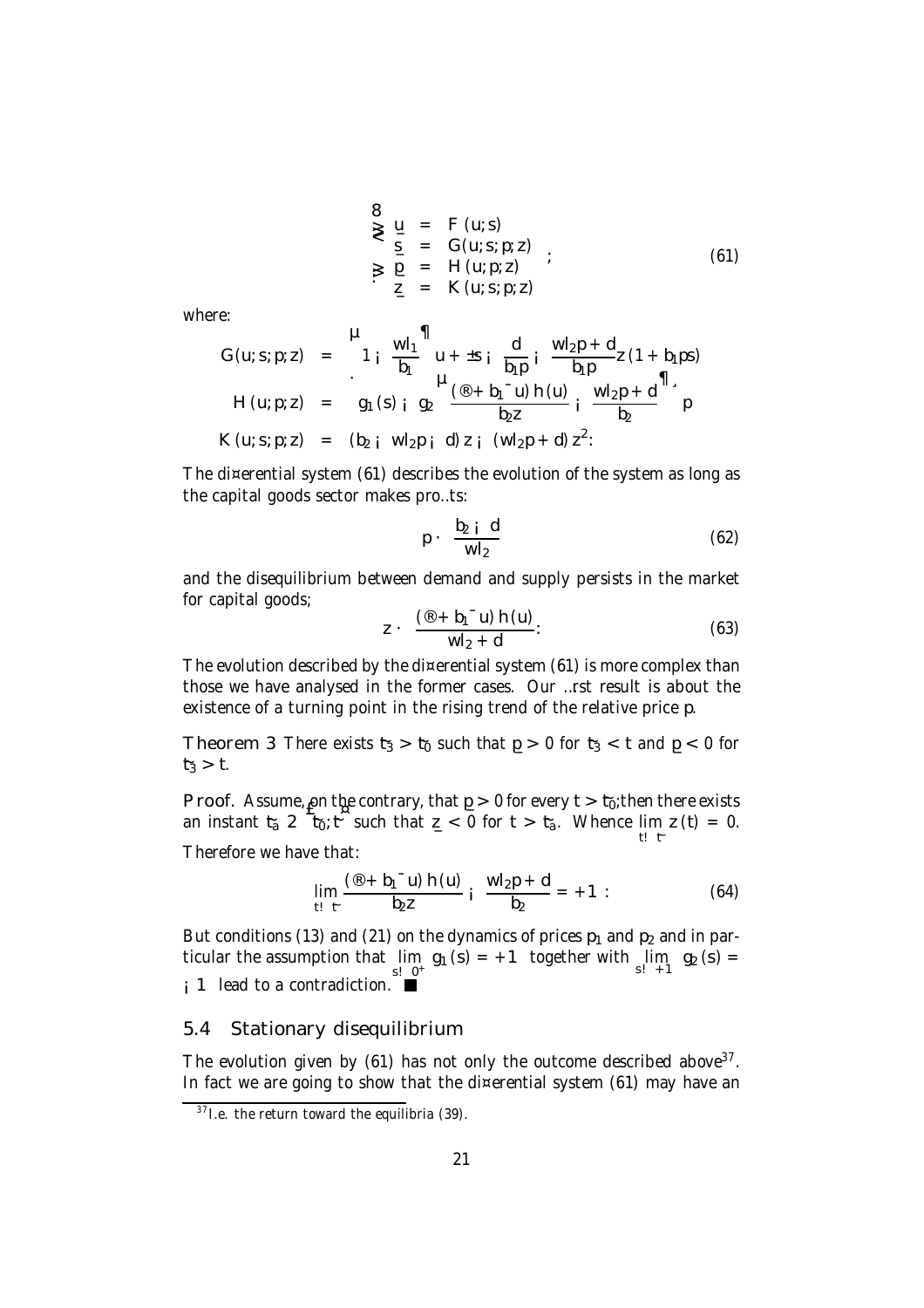equilibrium point  $I^{\pi} = (\mathbf{d}^{\pi}; \mathbf{3}^{\pi}; \mathbf{\beta}^{\pi}; \mathbf{2}^{\pi})$ . Because of the condition H  $(\mathbf{\beta}^{\pi}; \mathbf{2}^{\pi}) =$ 0 there exists a trade-o¤ between the relative price  $\boldsymbol{\beta}^{\text{u}}$  and the relative …xed capital stock  $\texttt{\^{z}}$  at such equilibrium point:

$$
\mathbf{Z}^{\mathrm{H}} = \frac{\mathbf{b}_{2} \mathbf{i} \ \mathbf{W} \mathbf{l}_{2} \mathbf{\beta}^{\mathrm{H}} \mathbf{i} \ \mathbf{d}}{\mathbf{W} \mathbf{l}_{2} \mathbf{\beta}^{\mathrm{H}} + \mathbf{d}}.
$$
 (65)

The same holds true for the condition  $G(\mathbf{u}^{\mathbf{w}};\mathbf{S}^{\mathbf{w}};\mathbf{p}^{\mathbf{w}};\mathbf{z}^{\mathbf{w}})=0$ . By substituting this condition into equation  $K(\mathbf{u}^{\alpha}; \mathbf{S}^{\alpha}; \mathbf{p}^{\alpha}; \mathbf{Z}^{\alpha}) = 0$  we have:

$$
g_1(g^n) = g_2 \frac{\mu_{Wl_2}p^n + d}{b_2} (h(u^n)_{i-1})
$$
 (66)

using again the above conditions together with F  $(\mathtt{U}^{\mathtt{w}};\mathtt{S}^{\mathtt{w}})=0$  we obtain the equilibrium values for u, s, and p; we get, in particular:

$$
\mathbf{3}^{n} = \frac{(\mathbf{b}_{1} \mathbf{i} \ \mathbf{W} \mathbf{l}_{1}) \, \mathbf{\beta}^{n} \mathbf{u}^{n} \mathbf{i} \ (\mathbf{b}_{2} \mathbf{i} \ \mathbf{W} \mathbf{l}_{2} \mathbf{\beta}^{n})}{(\mathbf{b}_{2} \mathbf{i} \ \mathbf{W} \mathbf{l}_{2} \mathbf{\beta}^{n} \mathbf{i} \ \mathbf{d} \mathbf{i} \ \mathbf{1})}.
$$
 (67)

It is easy to prove that a solution of the system:

$$
\begin{array}{lll}\n\mathbf{S} & \mathbf{S}^{n} = \frac{(b_{1} \mathbf{i} \ \mathbf{W} \mathbf{i}_{1}) \ \mathbf{p}^{n} \mathbf{u}^{n} \ \mathbf{i} \ \mathbf{0}_{2} \mathbf{i} \ \mathbf{W} \mathbf{i}_{2} \mathbf{p}^{n} \n\end{array} \tag{68}
$$
\n
$$
\mathbf{F} \ (\mathbf{u}^{n}; \mathbf{S}^{n}) = 0
$$

exists for every  $\boldsymbol{\beta}^{\text{\tiny\rm{m}}}$  such that:

$$
\beta^{n} = \frac{b_{2}}{(b_{1} + wI_{1})u + wI_{2}};
$$
\n(69)

if:

$$
H = \frac{(d + \pm) W l_2}{(b_1 + W l_1) (b_2 + d_1 + \pm)}.
$$
 (70)

The preceding condition is satis...ed if the constant  $\mu$  that appears in (42) is su¢ciently close to 1; we anyway assume that this is the case. This solution is also unique if the equilibrium relative price  $\boldsymbol{\mathfrak{p}}^{\text{\tiny\texttt{m}}}$  is not too large; to be precisely:

$$
\beta^{n} < \frac{b_{2} \, i \, (d + \pm)}{w l_{2}} \tag{71}
$$

In any case we denote with  $(u(\beta^{\alpha})$ ; s $(\beta^{\alpha})$ ) either the unique solution of the system (68) or the solution such that the capacity utilization rate  $\mathfrak{u}^{\mathfrak{a}}$  is larger and the ratio of inventories  $\boldsymbol{\mathfrak{s}}^{\text{\tiny\rm{a}}}$  is smaller. It is clear that solutions with  $\boldsymbol{\mathfrak{u}}^{\text{\tiny\rm{a}}}$ small and  $\boldsymbol{\mathfrak{z}}^{\text{\tiny\rm{w}}}$  large are not interesting for the case of the overheating regime. Finally we substitute (u( $\beta^x$ ); s( $\beta^x$ )) into equation (66) and determine the equilibrium relative price  $\boldsymbol{\beta}^{\texttt{w}}$ .

The existence of at least one solution  $\beta^{\alpha}$  satisfying (62) and such that the corresponding vector  $(\mathtt{U}^{\mathtt{w}};\mathtt{S}^{\mathtt{w}};\mathtt{P}^{\mathtt{w}};\mathtt{Z}^{\mathtt{w}})$  satis…es (63) obviously depends on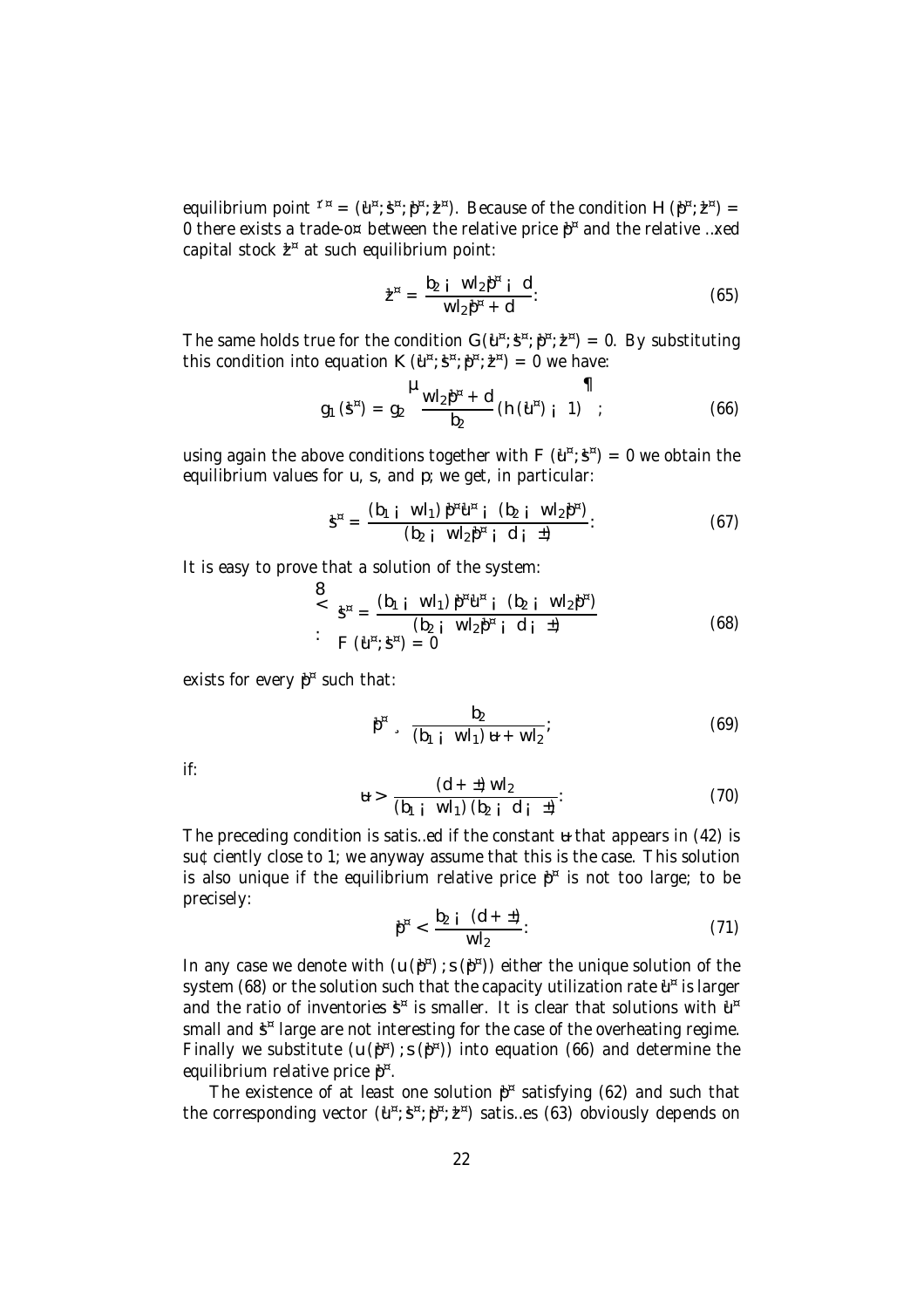the particolar form of the function  $q_1$  and  $q_2$ . We think that there is no point in specifying these conditions, as they have no signi…cant economic interpretation. We prefer, instead, to analyse the stability of such a point, when it exists.

To do this we compute the jacobian matrix J ¤ of the system in the equilibrium point  $(\mathtt{U}^{\mathtt{u}};\mathtt{S}^{\mathtt{u}};\mathtt{D}^{\mathtt{u}};\mathtt{Z}^{\mathtt{u}})$ , having in mind relations (65), (66), (67) and the second of (68) linking the coordinates of this point.

It is easy to see<sup>38</sup> that the roots of the corresponding characteristic polynomial P ¤ (¸) obviously depend on the explicit expression of the derivatives appearing in the third row of matrix J<sup>¤</sup>; if we assume, for instance, that at the equilibrium point the functions  $q_1$  and  $q_2$  are both stationary then the third row is null and among the roots of the characteristic polynomial one is obviously zero, another is negative and two of them have negative real part. Hence the stability of the equilibrium point depends crucially on the second derivative.

It is therefore clear that the equilibrium point, whenever it exists, may be locally attractive<sup>39</sup>. In this case the system may remain in an overheating regime and both prices  $p_1$  and  $p_2$  rise at the same rate of growth, while the capacity utilization rate remains above the desired target and inventories remain below their normal level.

Last but not least the disequilibrium in the capital goods market never peters out. We call this situation overheating stationary disequilibrium.

# 6 Conclusions

The main purpose of the paper has been to analyse the stability of equilibrium of a capitalist economy by considering the di¤erent regimes that characterize its working: normal equilibrium, overheating and depression.

The problem has been dealt with, at the analytical level, in terms of a four dimensional deterministic dynamical system framed in continuous time with the degree of capacity utilization of the consumption goods sector, the stock of inventories of the consumption goods sector, the relative price of commodities and the structure of the …xed capital stocks as state variables.

The dynamical system has a continuum of equilibrium points  $(\mathbf{u}:\mathbf{s}; \mathbf{v}; \mathbf{z})$ where  $\hat{u}$ ; s characterize the normal equilibrium in real terms and  $\hat{p} = \alpha$  (2). >From the analytical point of view the existence of a continuum of equilibria depends on the fact that quantities do not react directly on prices.

>From the economic point of view the normal equilibrium of the model exhibits the usual properties of such a con…guration of the economy: productive capacity of the sectors is utilized at the normal level, stocks of in-

<sup>38</sup> We sketch a proof in the mathematical appendix.

<sup>&</sup>lt;sup>39</sup> In this case too we are dealing with the local stability analysis of an equilibrium in proportions in the sense discussed by Boggio (1993).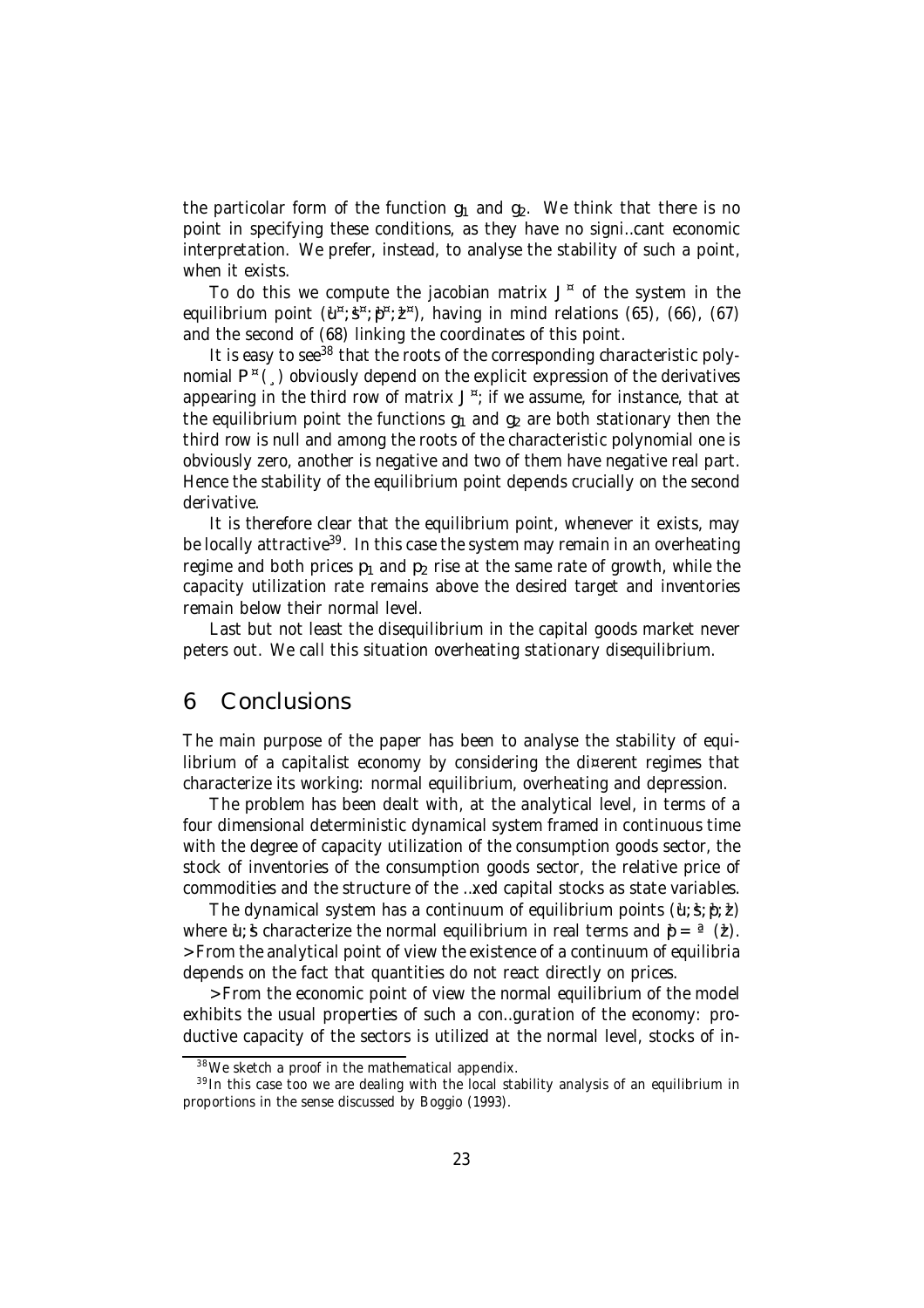ventories are at their normal level and prices of commodities are constant, i.e. there is no in‡ation.

The existence of a one dimensional manifold of equilibria is perhaps unusual but far from been surprising as the e¤ects of disproportion among sectors can be balanced by a suitable price structure, at least within given bounds. These bounds can not be overcome without undermining pro…t and growth rates of some sectors, together with the equilibrium of the system.

The stability analysis shows that the normal equilibrium is (locally) asymptotically unstable; the economy can evolve, therefore, according to two di¤erent regimes. The …rst regime is what we call overheating; its main features are a stock of inventories that diminish continuously in time, an increasing degree of capacity utilization and a relative price continuously increasing. The second regime is what we call depression; its characteristics are a rising level of inventories, falling prices of consumption goods and a decreasing degree of capacity utilization.

Let us consider the case of depression. The model shows that as the economy stays in such a regime for a su¢ciently long time then an increasing disproportion between sectors arises that makes investment in the capital goods sector less and less pro…table. In other words we have that the reduction of investments in the consumption goods sector determines an overdimensioned capital goods sector; the excess of productive capacity that, in fact, characterises the capital goods sector will eventually bring to a halt the accumulation process.

Things are the other way around in the case of the overheating regime. The increasing relative price causes a redistribution of pro…ts in favour of the consumption goods sector;this eventually causes problems to the capital goods sector either on the production side or on the pro…t side. The consequence of this is either the rationing of the capital goods sector or the arrest of accumulation due to a lack of pro…ts.

# 7 Mathematical appendix

### 7.1 Proof of theorem 1

Simple calculations yield the following jacobian matrix J of the linearized system, evaluated at one of the equilibrium points (39):

$$
J = \underbrace{B}_{\text{out}} \, i \, \frac{1}{\beta b_1} \, i \underbrace{\frac{\varphi_F(\tau)}{\varphi u}}_{0} + b_1 \, i \underbrace{\psi}_{1} \, \frac{\varphi_F(\tau)}{0} \, \underbrace{0}_{0} \, \underbrace{0}_{0} \, \underbrace{0}_{0} \, \underbrace{0}_{0} \, \underbrace{0}_{0} \, \underbrace{0}_{0} \, \underbrace{0}_{0} \, \underbrace{0}_{0} \, \underbrace{0}_{0} \, \underbrace{0}_{0} \, \underbrace{0}_{0} \, \underbrace{0}_{0} \, \underbrace{0}_{0} \, \underbrace{0}_{0} \, \underbrace{0}_{0} \, \underbrace{0}_{0} \, \underbrace{0}_{0} \, \underbrace{0}_{0} \, \underbrace{0}_{0} \, \underbrace{0}_{0} \, \underbrace{0}_{0} \, \underbrace{0}_{0} \, \underbrace{0}_{0} \, \underbrace{0}_{0} \, \underbrace{0}_{0} \, \underbrace{0}_{0} \, \underbrace{0}_{0} \, \underbrace{0}_{0} \, \underbrace{0}_{0} \, \underbrace{0}_{0} \, \underbrace{0}_{0} \, \underbrace{0}_{0} \, \underbrace{0}_{0} \, \underbrace{0}_{0} \, \underbrace{0}_{0} \, \underbrace{0}_{0} \, \underbrace{0}_{0} \, \underbrace{0}_{0} \, \underbrace{0}_{0} \, \underbrace{0}_{0} \, \underbrace{0}_{0} \, \underbrace{0}_{0} \, \underbrace{0}_{0} \, \underbrace{0}_{0} \, \underbrace{0}_{0} \, \underbrace{0}_{0} \, \underbrace{0}_{0} \, \underbrace{0}_{0} \, \underbrace{0}_{0} \, \underbrace{0}_{0} \, \underbrace{0}_{0} \, \underbrace{0}_{0} \, \underbrace{0}_{0} \, \underbrace{0}_{0} \, \underbrace{0}_{0} \, \underbrace{0}_{0} \, \underbrace{0}_{0} \, \underbrace{0}_{0} \, \underbrace{0}_{0} \, \underbrace{0}_{0} \, \underbrace{0}_{0} \, \underbrace{0}_{0} \, \underbrace{0}_{0} \, \underbrace{0}_{0} \, \underbrace{0}_{0} \, \underbrace{0}_{0} \, \underbrace{0}_{0} \, \underbrace{0}_{
$$

To determine the eigenvalues of the jacobian matrix J it is su¢cient to write the explicit expression of the last partial derivative of the function H in the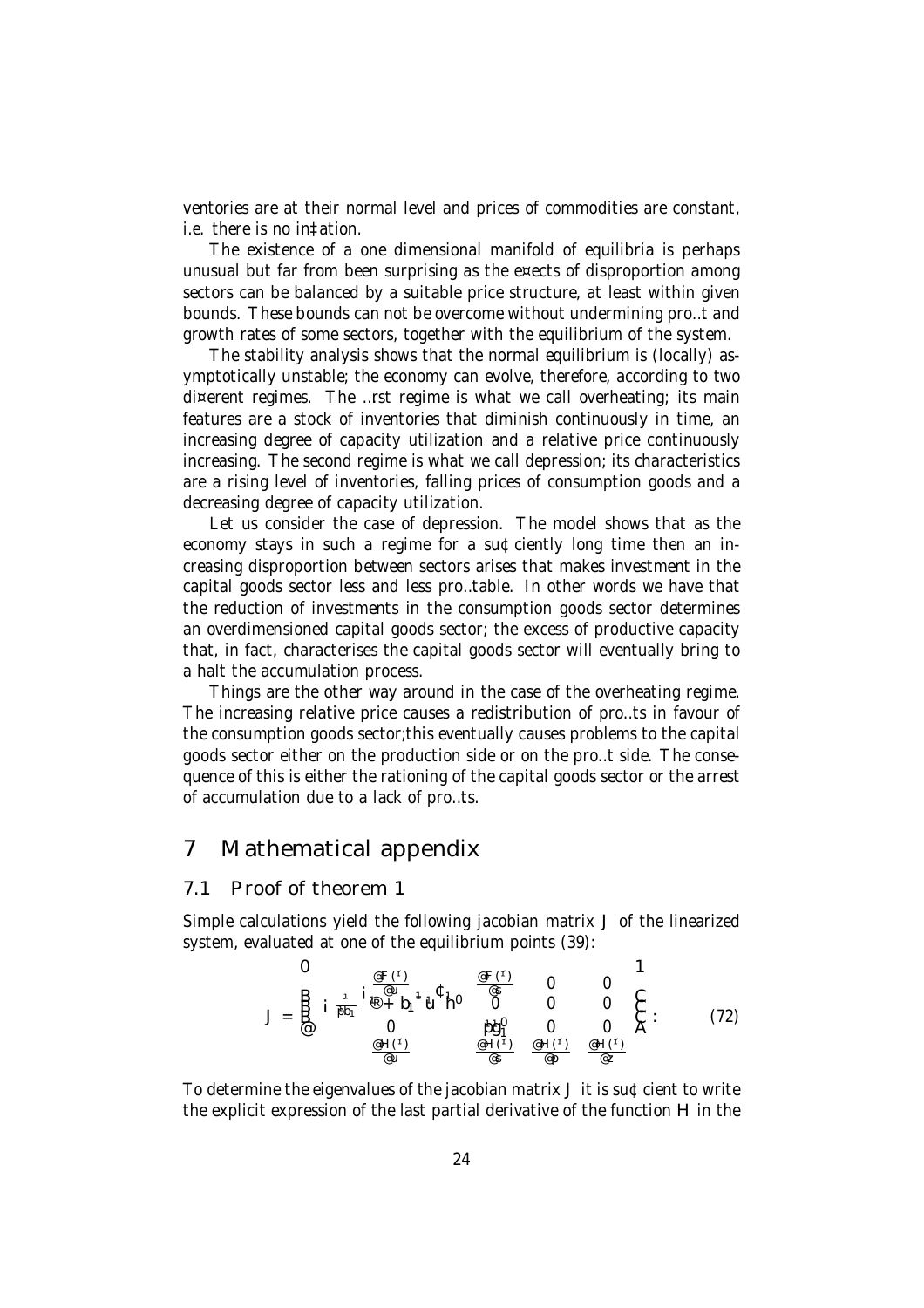equilibrium point:

$$
\frac{\omega H (1)}{\omega z} = i \frac{H}{1} (1 + b_1)^2 u + \frac{db_2}{w_1 b_2} d
$$

 $\rightarrow$ 

hence the characteristic polynomial of the linearized system is:

$$
P(\square) = \sum_{s=0}^{H} \Phi + b_1^{-1} \Psi + \frac{db_2}{w_1} + \frac{1}{w_2} \Psi + \frac{1}{w_1} \Psi + \frac{1}{w_2} \Psi + \frac{1}{w_1} \Psi + \frac{1}{w_2} \Psi + \frac{1}{w_1} \Psi + \frac{1}{w_2} \Psi + \frac{1}{w_2} \Psi + \frac{1}{w_1} \Psi + \frac{1}{w_2} \Psi + \frac{1}{w_2} \Psi + \frac{1}{w_2} \Psi + \frac{1}{w_2} \Psi + \frac{1}{w_2} \Psi + \frac{1}{w_2} \Psi + \frac{1}{w_2} \Psi + \frac{1}{w_2} \Psi + \frac{1}{w_2} \Psi + \frac{1}{w_2} \Psi + \frac{1}{w_2} \Psi + \frac{1}{w_2} \Psi + \frac{1}{w_2} \Psi + \frac{1}{w_2} \Psi + \frac{1}{w_2} \Psi + \frac{1}{w_2} \Psi + \frac{1}{w_2} \Psi + \frac{1}{w_2} \Psi + \frac{1}{w_2} \Psi + \frac{1}{w_2} \Psi + \frac{1}{w_2} \Psi + \frac{1}{w_2} \Psi + \frac{1}{w_2} \Psi + \frac{1}{w_2} \Psi + \frac{1}{w_2} \Psi + \frac{1}{w_2} \Psi + \frac{1}{w_2} \Psi + \frac{1}{w_2} \Psi + \frac{1}{w_2} \Psi + \frac{1}{w_2} \Psi + \frac{1}{w_2} \Psi + \frac{1}{w_2} \Psi + \frac{1}{w_2} \Psi + \frac{1}{w_2} \Psi + \frac{1}{w_2} \Psi + \frac{1}{w_2} \Psi + \frac{1}{w_2} \Psi + \frac{1}{w_2} \Psi + \frac{1}{w_2} \Psi + \frac{1}{w_2} \Psi + \frac{1}{w_2} \Psi + \frac{1}{w_2} \Psi + \frac{1}{w_2} \Psi + \frac{1}{w_2} \Psi + \frac{1}{w_2} \Psi + \frac{1}{w_2} \Psi + \frac{1}{w_2} \Psi + \frac{1}{w_2} \Psi + \frac{1}{w_2} \Psi + \frac{1}{w_2} \Psi + \frac{1}{w_2} \Psi +
$$

The eigenvalues of the linearized system are:

$$
\begin{array}{lll}\n\mathbf{J} & = & \frac{1}{2} \mathcal{Q} \frac{\partial F(t)}{\partial u} \\
\mathbf{J} & = & \frac{1}{2} \mathcal{Q} \frac{\partial F(t)}{\partial u} \\
\mathbf{J} & = & \frac{1}{2} \mathcal{Q} \frac{\partial F(t)}{\partial u} + \mathbf{S} \frac{\partial F(t)}{\partial u} \\
\mathbf{J} & = & \frac{1}{2} \mathcal{Q} \frac{\partial F(t)}{\partial u} + \mathbf{S} \frac{\partial F(t)}{\partial u} \\
\mathbf{J} & = & \frac{1}{2} \mathcal{Q} \frac{\partial F(t)}{\partial u} + \mathbf{S} \frac{\partial F(t)}{\partial u} \\
\mathbf{J} & = & \frac{1}{2} \mathcal{Q} \frac{\partial F(t)}{\partial u} + \mathbf{S} \frac{\partial F(t)}{\partial u} \\
\mathbf{J} & = & \frac{1}{2} \mathcal{Q} \frac{\partial F(t)}{\partial u} + \mathbf{S} \frac{\partial F(t)}{\partial u} \\
\mathbf{J} & = & \frac{1}{2} \mathcal{Q} \frac{\partial F(t)}{\partial u} + \mathbf{S} \frac{\partial F(t)}{\partial u} \\
\mathbf{J} & = & \frac{1}{2} \mathcal{Q} \frac{\partial F(t)}{\partial u} + \mathbf{S} \frac{\partial F(t)}{\partial u} \\
\mathbf{J} & = & \frac{1}{2} \mathcal{Q} \frac{\partial F(t)}{\partial u} + \mathbf{S} \frac{\partial F(t)}{\partial u} \\
\mathbf{J} & = & \frac{1}{2} \mathcal{Q} \frac{\partial F(t)}{\partial u} + \mathbf{S} \frac{\partial F(t)}{\partial u} \\
\mathbf{J} & = & \frac{1}{2} \mathcal{Q} \frac{\partial F(t)}{\partial u} + \mathbf{S} \frac{\partial F(t)}{\partial u} \\
\mathbf{J} & = & \frac{1}{2} \mathcal{Q} \frac{\partial F(t)}{\partial u} + \mathbf{S} \frac{\partial F(t)}{\partial u} \\
\mathbf{J} & = & \frac{1}{2} \mathcal{Q} \frac{\partial F(t)}{\partial u} + \mathbf{S} \frac{\partial F(t)}{\partial u} \\
\mathbf
$$

Hence having in mind the hypotheses (32) on the sign of the partial derivatives of the function F we have  $_{51}$  < 0,  $_{54}$  < 0,  $_{53}$  = 0 and  $_{52}$  > 0. All equilibria are therefore unstable.

### 7.2 Proof of (40) and (41)

To apply the adiabatic principle it is necessary to diagonalise the Jacobian matrix J; we thus introduce the matrix B de... ned by:

$$
B = (v_1; v_2; v_3; v_4);
$$

where  $v_i$  (i = 1; :: : ; 4) are the eigenvectors of the matrix of the linearized system:

$$
v_1=\overset{\text{def (1)}}{\underset{\text{def (1)}}{\bigoplus}}\underset{\text{def (1)}}{\underset{\text{def (1)}}{\bigoplus}}\underset{\text{def (1)}}{\underset{\text{def (1)}}{\bigoplus}}}\underset{\text{def (1)}}{\underset{\text{def (1)}}{\bigoplus}}\underset{\text{def (1)}}{\bigoplus}}\underset{\text{def (1)}}{\underbrace{\bigoplus}}\underset{\text{def (1)}}{\underbrace{\bigoplus}}\underset{\text{def (1)}}{\underbrace{\bigoplus}}\underset{\text{def (1)}}{\underbrace{\bigoplus}}\underset{\text{def (1)}}{\underbrace{\bigoplus}}\underset{\text{def (1)}}{\underbrace{\bigoplus}}\underset{\text{def (1)}}{\underbrace{\bigoplus}}\underset{\text{def (1)}}{\underbrace{\bigoplus}}\underset{\text{def (1)}}{\underbrace{\bigoplus}}\underset{\text{def (1)}}{\underbrace{\bigoplus}}\underset{\text{def (1)}}{\underbrace{\bigoplus}}\underset{\text{def (1)}}{\underbrace{\bigoplus}}\underset{\text{def (1)}}{\underbrace{\bigoplus}}\underset{\text{def (1)}}{\underbrace{\bigoplus}}\underset{\text{def (1)}}{\underbrace{\bigoplus}}\underset{\text{def (1)}}{\underbrace{\bigoplus}}\underset{\text{def (1)}}{\underbrace{\bigoplus}}\underset{\text{def (1)}}{\underbrace{\bigoplus}}\underset{\text{def (1)}}{\underbrace{\bigoplus}}\underset{\text{def (1)}}{\underbrace{\bigoplus}}\underset{\text{def (1)}}{\underbrace{\bigoplus}}\underset{\text{def (1)}}{\underbrace{\bigoplus}}\underset{\text{def (1)}}{\underbrace{\bigoplus}}\underset{\text{def (1)}}{\underbrace{\bigoplus}}\underset{\text{def (1)}}{\underbrace{\bigoplus}}\underset{\text{def (1)}}{\underbrace{\bigoplus}}\underset{\text{def (1)}}{\underbrace{\bigoplus}}\underset{\text{def (1)}}{\underbrace{\bigoplus}}\underset{\text{def (1)}}{\underbrace{\bigoplus}}\underset{\text{def (1)}}{\underbrace{\bigoplus}}\underset{\text{def (1)}}{\underbrace{\bigoplus}}\underset{\text{def (1)}}{\underbrace{\bigoplus}}\underset{\text{def (1)}}{\underbrace{\bigoplus}}\underset{\text{def (1)}}{\underbrace{\bigoplus}}\underset{\text{def (1)}}{\underbrace{\bigoplus}}\underset{\text{def (1)}}{\
$$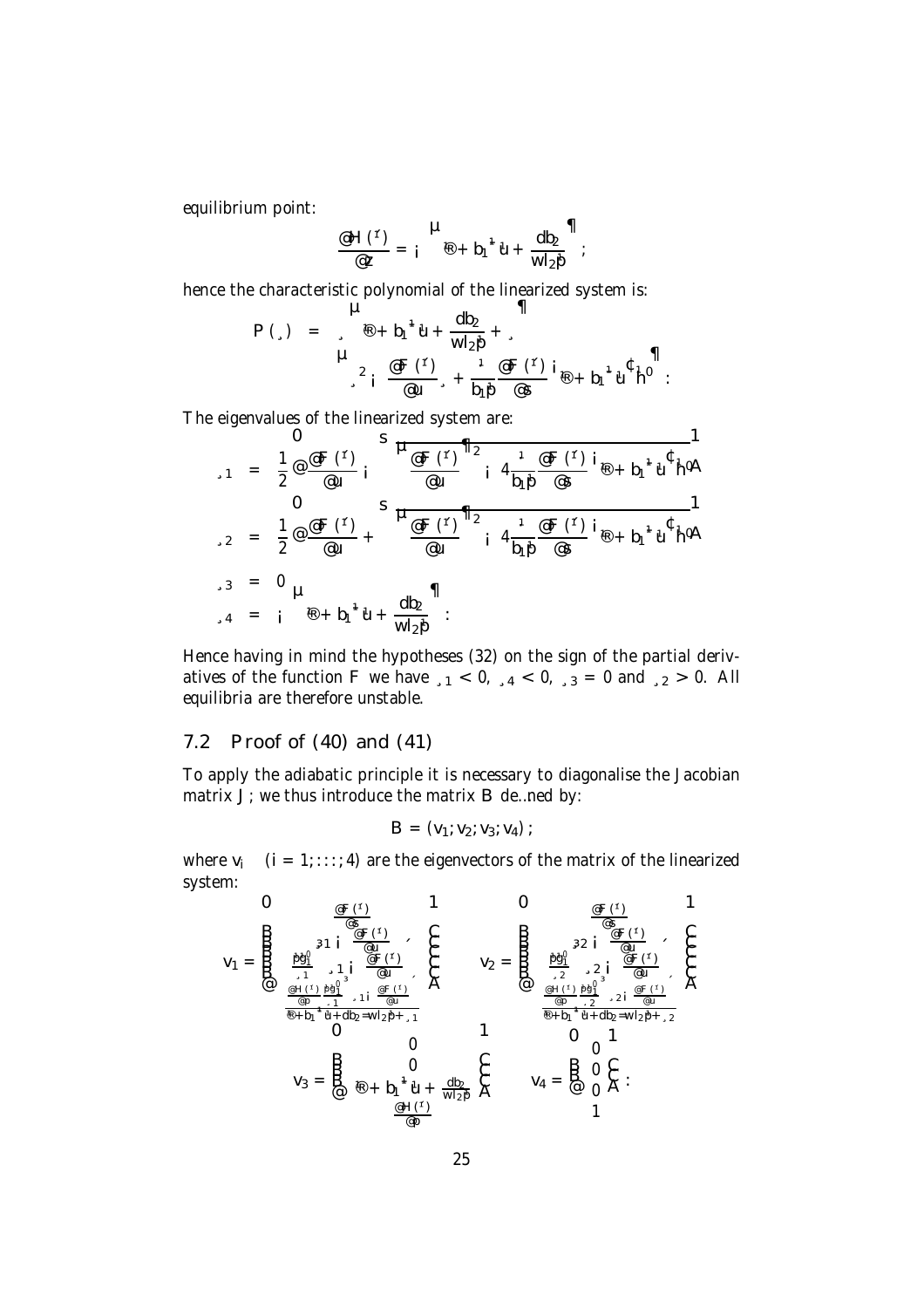Thus we have  $B^{i-1}JB = diag(\alpha_{i})$   $(i = 1; \dots; 4)$ . We introduce the new variables<sup>40</sup>:

$$
x = B^{i-1} \left( \begin{array}{cc} 1 & 1 \end{array} \right);
$$

where  $x = (x_1; x_2; x_3; x_4)^v$  and  $(\begin{array}{cc} 0 & 1 \end{array}) = (u_i \cdot u_i; s_i \cdot d; p_i \cdot p_i; z_i \cdot d)$ , i.e.

$$
u_{i} \ d = \frac{\mathcal{Q}F(T)}{\mathcal{Q}S}x_{1} + \frac{\mathcal{Q}F(T)}{\mathcal{Q}S}x_{2}
$$
\n
$$
S_{i} \ \, \dot{S} = i_{3}2X_{1}i_{3}1X_{2}
$$
\n
$$
p_{i} \ p_{i} \ p_{i} \ = i_{3}2\theta_{1}^{0}x_{1}i_{2}^{3}y_{2} + \Phi_{1}b_{1}^{1}u_{1} + \frac{db_{2}}{W_{2}^{0}}x_{3}
$$
\n
$$
Z_{i} \ \, \dot{Z} = i_{0} \frac{\mathcal{Q}H(T)}{\mathcal{Q}p} \frac{\theta_{1}^{0}y_{1}^{0}}{\mathcal{Q}p} + b_{1}^{1}u_{1} + \frac{db_{2}}{W_{2}^{0}}x_{2}^{3} + \frac{b_{1}^{2}y_{1}^{0}}{\mathcal{Q}p}x_{1} + \frac{b_{2}^{2}y_{1}^{0}}{\mathcal{Q}p}x_{2} + \frac{\mathcal{Q}H(T)}{\mathcal{Q}p}x_{3} + x_{4}
$$

In the new coordinate system the axes  $x_1$  and  $x_4$  are the two eigenspaces corresponding to the negative eigenvalues; hence, by the adiabatic principle, we may approximate the solution of the dynamical system (38) by setting:

$$
\underline{x}_1 = \underline{x}_4 = 0:
$$

Therefore:

$$
u = \frac{\mathcal{Q}F(T)}{\mathcal{Q}S} \times 2
$$
\n
$$
S = i_{3}1X_{2} \qquad \mu
$$
\n
$$
p = i_{3} \frac{1}{2} p \mathcal{G}_{1}^{0} \times 2 + \mathcal{Q} + b_{1}^{1} \mathcal{U} + \frac{db_{2}}{w l_{2} p} \times 3
$$
\n
$$
Z = i_{3} \frac{\mathcal{Q}H(T)}{\mathcal{Q}p} \frac{p \mathcal{G}_{1}^{0}}{\mathcal{Q} + b_{1}^{1} \mathcal{U} + \frac{db_{2}}{w l_{2} p}} \times 3 \times 2 + \mathcal{Q}H(T) \times 3
$$

After obvious simpli…cations we obtain the expression of the text.

# References

- [1] Aftalion A. (1913), Les crises periodiques de surproduction, Paris.
- [2] Aftalion A. (1927), Theory of economic cycles based on the capitalistic technique of production, The Review of Economic Studies 1.
- [3] Bliss C.J. (1968), On putty-clay, The Review of Economic Studies
- [4] Boggio L. (1993), On local relative stability with special reference to economic applications, Rivista di Matematica per le Scienze Economiche e Sociali 16, 3-16.

<sup>&</sup>lt;sup>40</sup>These are analogous to the principal coordinates of Goodwin (1982).